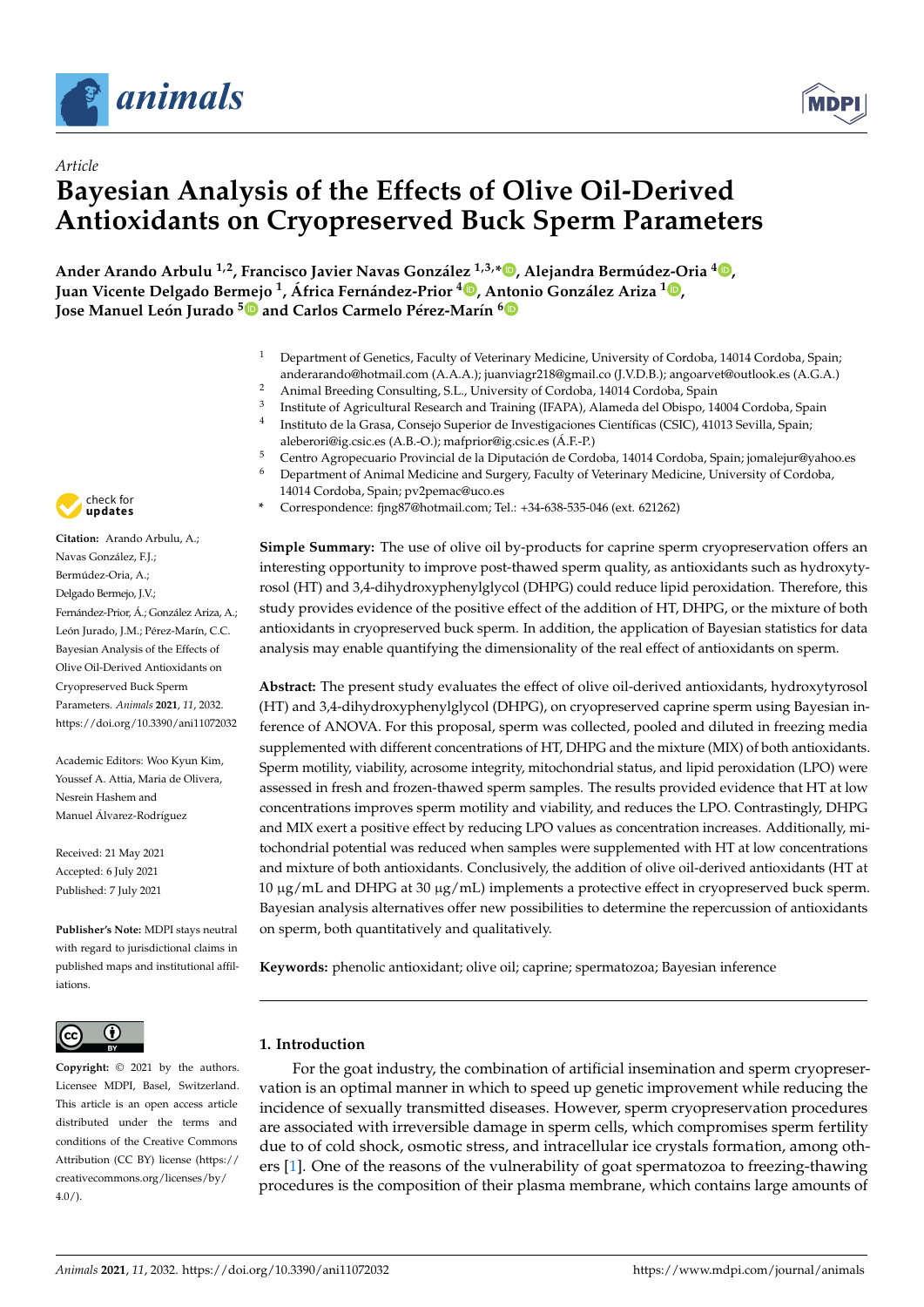polyunsaturated fatty acids [\[2\]](#page-11-1). As a consequence, such sperm turns highly susceptible to membrane peroxidation derived from the lipid oxidation of membrane by reactive oxygen species (ROS) [\[3\]](#page-11-2). The presence of prooxidant molecules, such as free radicals and ROS, is strongly related to metabolic stress and spermatozoa damage during cryopreservation [\[4\]](#page-11-3).

Nevertheless, ROS have a variable effect on spermatozoa and their impact hinges on the nature and concentration of these substances. When in physiological concentrations, a promoting effect has been reported on capacitation, acrosomal reaction, and sperm zona pellucida interactions [\[5\]](#page-11-4). By contrast, high concentrations of ROS are related to spermatozoa normal function inhibition, thus the reduction of sperm viability due to the oxidative stress (OE) and the subsequent peroxidation of polyunsaturated fatty acids in their membranes [\[6\]](#page-11-5).

Under normal conditions, spermatozoa have endogenous mechanisms to deal with OE. In the sperm plasma, enzymatic and non-enzymatic antioxidants are present, and they participate in the balance mechanism to prevent OE [\[7\]](#page-11-6). By contrast, when spermatozoa are exposed to stress conditions, endogenous antioxidants cannot counteract the excess of free radicals; thus, the addition of exogenous antioxidants may be essential to preserve the quality of these cells. In this sense, several studies have evaluated the use of exogenous antioxidants in goat sperm  $[3,8-11]$  $[3,8-11]$  $[3,8-11]$ . In this framework, a large number of natural compounds has been tested in cell cultures assessing the antioxidant, anti-inflammatory or chelating properties of antioxidants, in recent years, e.g., mentha [\[12\]](#page-11-9), *Feijoa sellowiana* [\[13\]](#page-11-10), grapes [\[14\]](#page-11-11), or olives [\[15\]](#page-11-12).

Olive fruits (*Olea europea*), olive oil, and its derivates present a large amount of phenolic components, for which remarkable antioxidant properties have been reported [\[16\]](#page-11-13), with corroborated advantages for human health [\[17\]](#page-11-14). Two of the most important phenolic compounds present in olive fruit are hydroxytyrosol (3,4 dyhydroxyphenylethanol, HT) and 3,4-dihydroxyphenylglycol (DHPG), which are isolated from the alperujo olive pulp (semi-solid waste generated in the two-phase system used in olive oil extraction). HT is a simple phenol with significant antioxidant properties [\[16\]](#page-11-13), which reduces the oxidation of low-density lipoproteins, protect against  $H_2O_2$  cytotoxicity and minimize lactate dehydrogenase activity [\[18](#page-12-0)[–20\]](#page-12-1). Regarding DHPG, powerful antioxidant and potential anti-inflammatory effects have been reported which even compare to those reported for vitamin E [\[21\]](#page-12-2).

The use of HT and DHPH is widespread in human health studies. By contrast, there are few studies on the effects derived from the addition of these antioxidants to sperm dilution media in animals. Contextually, HT-supplemented sperm extender has previously been evaluated in studies conducted on rats [\[22\]](#page-12-3), humans [\[23\]](#page-12-4), and rams [\[15,](#page-11-12)[24,](#page-12-5)[25\]](#page-12-6). However, the effect of DHPG supplementation has only been reported in ram sperm [\[15](#page-11-12)[,25\]](#page-12-6). Taking into account the properties of both antioxidants, the present study hypothesizes that extenders supplemented with these compounds might counteract the sperm damage inflicted by the cryopreservation process. Thus, the aim of the present study was to evaluate the effect of freezing extenders supplemented by different concentrations of HT, DHPG, and the mixture of both substances on the post-thawed sperm quality of goat semen. The effects of the increasing concentrations on each sperm parameter pair correlation were studied.

## **2. Materials and Methods**

## *2.1. Chemicals*

HT and DHPG, stock solution 76.9 mM and 14.7 mM, respectively (Figure [1\)](#page-2-0), were extracted and purified from olive by-products (alperujo) following the processes described by Fernandez-Bolaños et al. [\[26\]](#page-12-7) and Fernández-Bolaños Guzmán et al. [\[27\]](#page-12-8). A commercial TRIS-based extender (Biladyl, Minitube Iberica, Tarragona, Spain) was used to centrifuge and freeze sperm. LIVE/DEAD® sperm viability kit, composed by SYBR-14 and propidium iodide (PI), Mitotracker Red CMXRos and  $C_{11}$ -BODIPY<sup>581/591</sup> were purchased from Molecular Probes Europe (Leiden, The Netherlands). Peanut agglutinin conjugated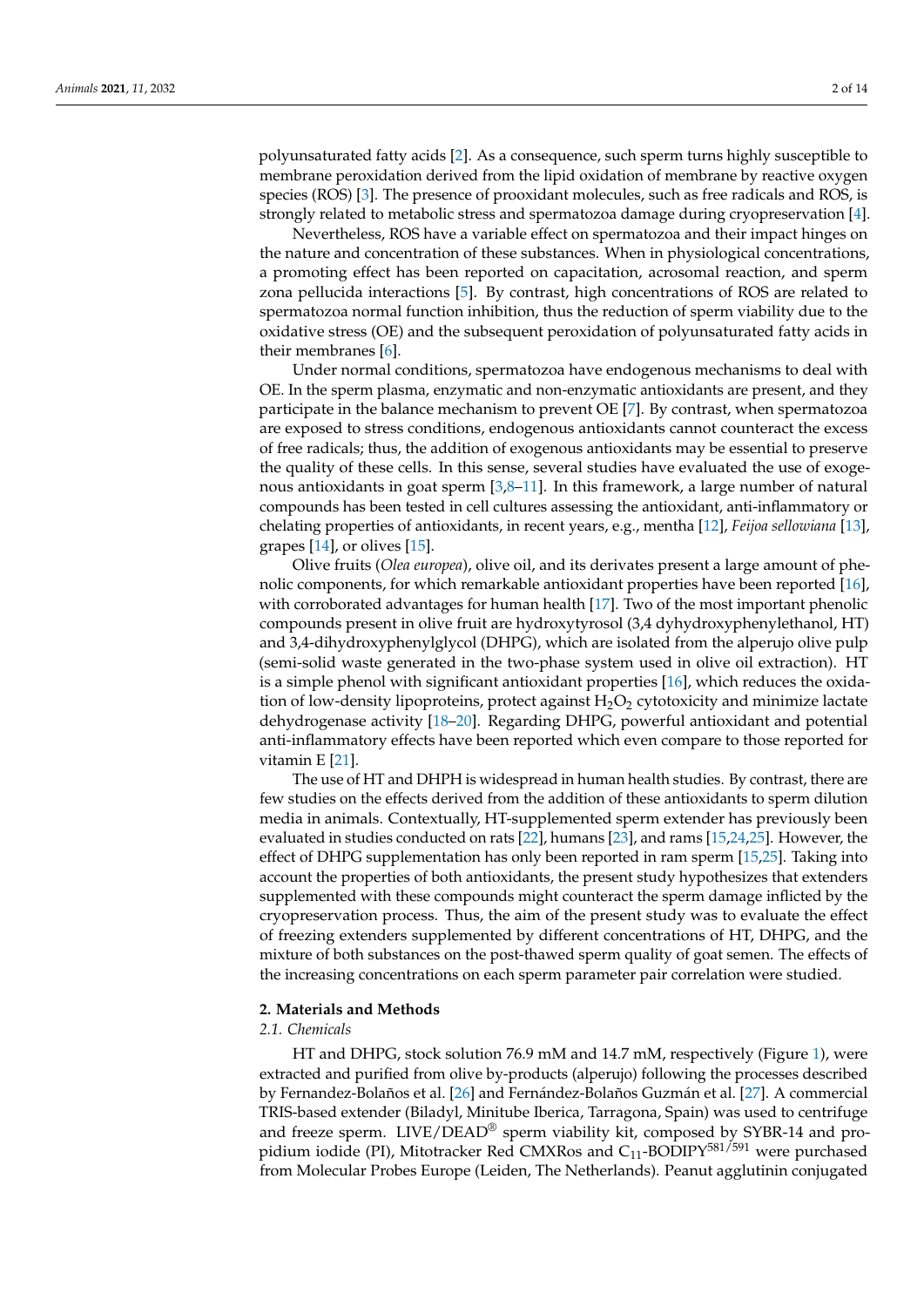with fluorescein isothiocyanate (PNA-FITC) was obtained in Sigma-Aldrich (St. Louis, MO, USA).

<span id="page-2-0"></span>

Molecular formula:  $C_8H_{10}O_3$ Molar Mas:  $154.16$  g/mol

Molecular formula:  $C_8H_{10}O_4$ Molar Mas:  $170.16$  g/mol

**Figure 1.** Chemical structure of olive oil-derived antioxidants used in the present study.

#### **Figure 1.** Chemical structure of olive oil-derived antioxidants used in the present study. *2.2. Animals and Semen Collection*

*2.2. Animals and Semen Collection*  Semen was collected from six Murciano-Granadina breed bucks (4–5 years old). The Córdoba (Córdoba, Spain) and were managed following the prescriptions and regulations of the European Union (2010/63/EU) in its transposition to Spanish law (RD 53/2013). A total of 12 ejaculates per animal (72 ejaculates in total) were collected with an artificial vagina twice a week during the non-breeding season. Previously, semen had been collected animals involved in the study were located at the Centro Agropecuario Provincial de for one month in order to ensure the renewal of the epididymal reserves.

For one month in order to ensure the renewar or the epididy marrieserves.<br>After collection, the ejaculates were placed in a water bath at  $37^{\circ}$ C during evaluation and they were assessed to determine volume by graduated tubes, sperm concentration by photometer (Accurread, IMV technologies, France) and mass motility, by placing 5 µL of raw semen on a preheated slide (37 °C) and observed in the optical microscope (40× magnification; Olympus, Tokyo, Japan). Sperm mass motility was scored subjectively from 0 (no motile spermatozoa) to 5 (numerous rapid waves) as described by Evans and  $M_{\odot}$   $\sim$  1.5  $\Omega$ in the study were: volume  $\geq 0.5$  mL, concentration  $\geq 3000 \times 10^6$  spz/mL and masal motility  $\geq 4$  (ejaculates with more than 70% total motility). Maxwell [\[28\]](#page-12-9) and Lopes et al. [\[29\]](#page-12-10). The inclusive criteria for ejaculates to be considered

## [28] and Lopes et al. [29]. The inclusive criteria for ejaculates to be considered in the study *2.3. Experimental Design*

As schematized in Figure 2, every sperm collection day, sperm samples were splitted into 13 different aliquots and diluted with extenders containing different (or null) concen-<br>that is not all the Carl more than the containing different (or null) concen-*HT3* (50 μg/mL) and HT4 (70 μg/mL); DHPG1 (10 μg/mL); DHPG2 (30 μg/mL); DHPG3 (50 μg/mL); DHPG4 (70 μg/mL); MIX1 (5 μg/mL HT + 5 μg/mL DHPG); MIX2 (15 μg/mL  $\text{HT} + 15 \mu\text{g/mL}$  DHPG); MIX3 (25  $\mu\text{g/mL}$  HT + 25  $\mu\text{g/mL}$  DHPG); MIX4 (35  $\mu\text{g/mL}$  HT +  $35 \mu$ g/mL DHPG). In order to maintain the aforementioned final antioxidant concentra-<br>tions, the fact that the oxtonder used (Biladul) requires a two stap precess was considered Therefore, the same antioxidant concentration was added to both fractions used (FAey and  $\frac{1}{2}$ FBey), as described below. The experiment of the set of the set of the set of the set of the set of the set of the set of the set of the set of the set of the set of the set of the set of the set of the set of the set of t trations of HT, DHPG, or a mixture of both antioxidants (MIX), to obtain the final concentrations as follows: Control (without antioxidant); HT1 (10  $\mu$ g/mL); HT2 (30  $\mu$ g/mL); tions, the fact that the extender used (Biladyl) requires a two-step process was considered.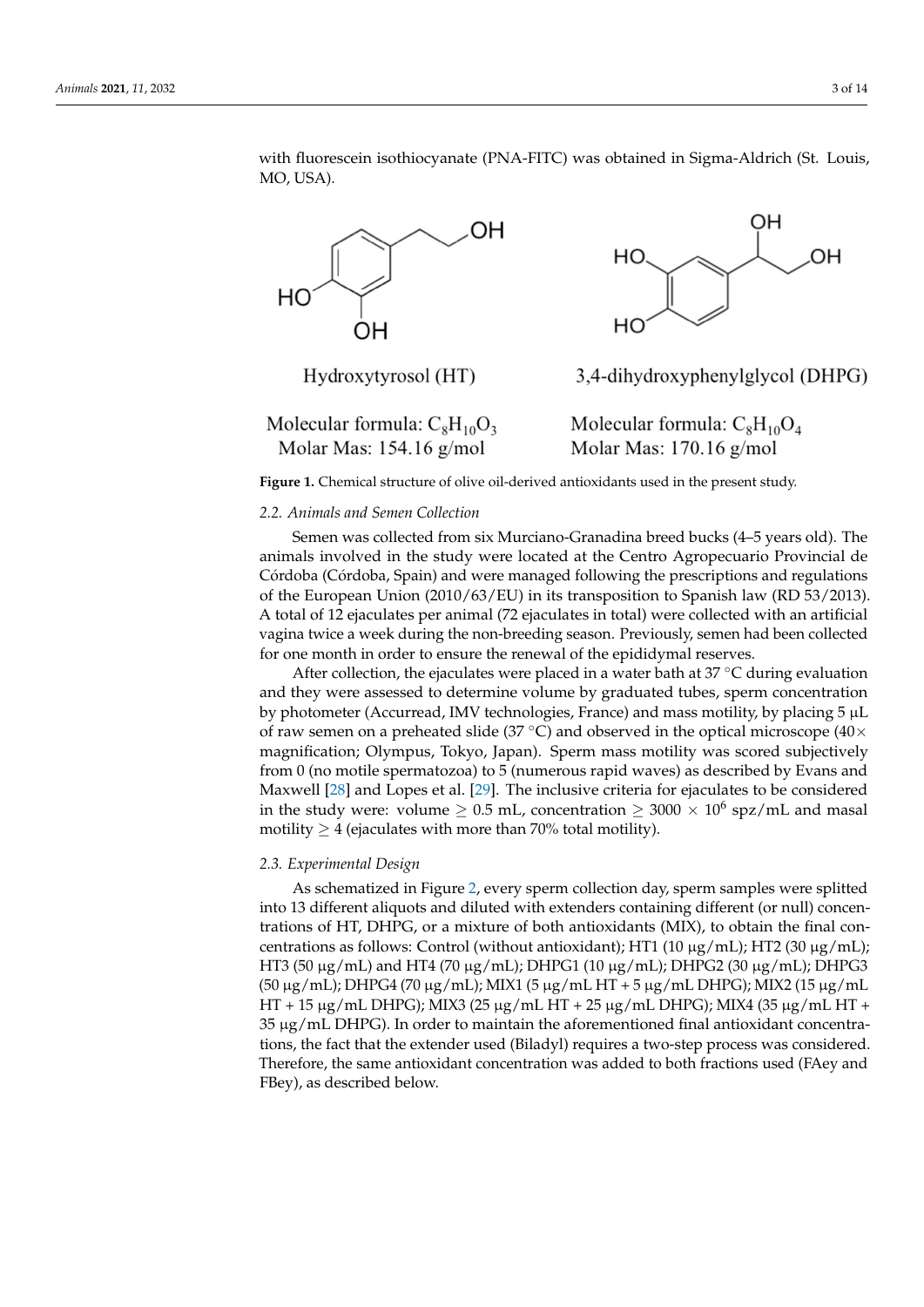<span id="page-3-0"></span>

**Figure 2.** Schematic overview of the experimental design. **Figure 2.** Schematic overview of the experimental design.

(HMMP), and membrane lipid peroxidation (LPO) were assessed in frozen-thawed sperm samples. Twelve repetitions of the experiment were performed. Sperm motility, viability, acrosome integrity, mitochondrial membrane potential

## dyl without egg yolk) for individual evaluation and, if inclusion criteria were reached, *2.4. Semen Dilution and Freezing*

After collection, ejaculates were diluted at 1:2 with TRIS-based extender (FA of Biladyl without egg yolk) for individual evaluation and, if inclusion criteria were reached, these were pooled and diluted to reach a dilution of 1:10. To remove seminal plasma, pooled samples were centrifuged at  $600 \times g$  for 15 min. The supernatant was removed and the pollot was resumeded adding a volume of fraction. A of Pilodyl containing age valley pared by adding Factor of Theorem is a constructed with the DHRG and DHRG and MIX constraining and Secretion (FAey). Then, the pooled sample was split into 13 different aliquots; 12 samples were prepared by adding FAey supplemented with the previously described HT, DHPG and MIX antioxidant concentrations. A control group (no antioxidant) was also prepared. The samples were then immediately placed in a programmable freezer (cell incubator SH-020S, pellet was resuspended, adding a volume of fraction A of Biladyl containing egg yolk Welson, Korea) to reach  $5^{\circ}$ C and maintained for two hours at  $5^{\circ}$ C.

Then, each aliquot was diluted with Tris-egg yolk-glycerol extender (FBey) supple-Then, each aliquot was diluted with Tris-egg yolk-glycerol extender (FBey) supplemented with HT, DHPG and/or MIX, obtaining a final volume of 1000  $\mu$ L per sample (with a concentration of  $400 \times 10^6$  spz/mL). The samples were loaded into 0.25 mL straws  $(100 \times 10^6 \text{ spz/straws})$  and maintained for two hours at 5 °C.

Three straws per sample were frozen using liquid nitrogen vapors. Straws were  $\frac{1}{2}$ horizontally placed in racks 4 cm above the liquid nitrogen level for 10 min and then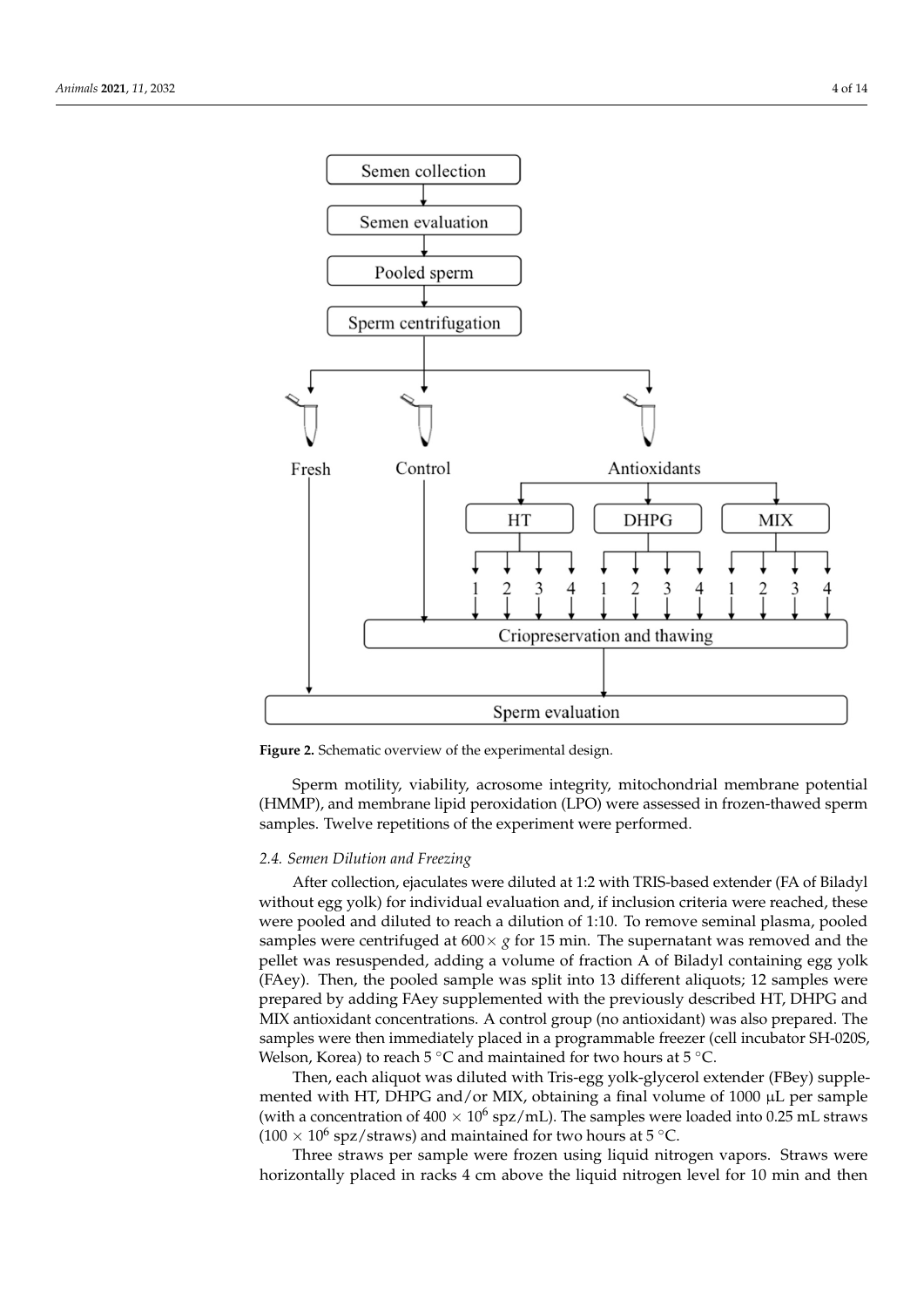plunged in liquid nitrogen pending analysis. For thawing, the samples were immersed in a water bath at 37 $\degree$ C for 30 s.

#### *2.5. Sperm Quality Assessment*

#### 2.5.1. Motility

ISAS software v.1.2 (Integrated Semen Analyser System, Proiser, Valencia, Spain) equipped with an HS640C video camera was used to assess sperm motility. Sperm samples were diluted in FAey at a final concentration of 25  $\times$   $10^6$  spz/mL and, after 10 min incubation, 5  $\mu$ L of each diluted sample was evaluated using a slide and covered (22  $\times$  22 mm). Four fields and a minimum of 500 spermatozoa were randomly captured at  $10\times$  magnification using a UB203i phase contrast microscope (Chongqing UOP Photoelectric Technology Co., Ltd, Beibei District, Chongqing, China). A total of 25 images per second were acquired, selecting particles with an area of between 10 and 70  $\mu$ m<sup>2</sup> and categorized as motile when VAP >10  $\mu$ m/s, and linearly motile when they deviated >75% from a straight line. The analyses provided information about total motility (TM, %) and progressive motility (PM, %), curvilinear velocity (VCL,  $\mu$ m/s), straight line velocity (VSL,  $\mu$ m/s), average path velocity (VAP, µm/s), straightness (STR, %), linearity (LIN, %), wobble (WOB, %), amplitude of lateral head displacement (ALH, µm), and beat/cross frequency (BCF, Hz).

#### 2.5.2. Flow Cytometer

The recommendations of the International Society for Advancement of Cytometry were followed to perform flow cytometric analyses [\[30\]](#page-12-11) using a FACScalibur flow cytometer (BD Biosciences, San Jose, CA, USA) equipped with a 488 nm argon blue laser. Sheath flow rate was set at  $12.0 \pm 3 \mu L/min$  in all analyses (LOW mode). Green fluorescence from SYBR-14, PNA-FITC and  $C_{11}$ -BODIPY<sup>581/591</sup> was read with an FL1 photodetector (530/30 band-pass filter). Red fluorescence PI and Mitotracker Red CMXRos was read with an FL2 photodetector (585/42 nm bandpass filter). Approximately 10,000 events of a gated population were counted per sample.

Forward scatter (FSC) and side scatter (SSC) were recorded in a linear mode (in FSC vs. SSC dot plots). Data were acquired as FSC files using BD Cell Quest Pro v. 6.0, (Becton Dickinson Immunochemistry, San Jose, CA, USA). FlowJo® Version 7.6.2 software  $(FlowJo<sup>TM</sup>,$  Ashland, OR, USA) was used to analyze the acquired data, using dot plots with the relative cell size (FSC), the internal complexity (SSC) and the specific fluorescence intensity for each probe.

#### 2.5.3. Viability

A LIVE/DEAD<sup>®</sup> sperm viability kit was used to evaluate sperm viability and the evaluation was conducted along the lines recommended by Arando et al. [\[31\]](#page-12-12). A total of 100  $\mu$ L of sperm was diluted with 150  $\mu$ L of cytometer buffer to reach a final concentration  $\sim$ 4  $\times$  10<sup>6</sup> spz/mL. Then, 2.5 µL SYBR-14 (2 µM) and 5 µL PI (480 µM) were added and incubated in darkness conditions for 15 min. After incubation, the proportion of live/dead sperm cells was measured. Spermatozoa emitting in the green wavelength were deemed to be spermatozoa with intact plasma membranes and the results were reported as the percentage of spermatozoa with intact plasma membrane. Unstained and single-stained samples were used for calibrating the FSC gain, FL-1 and FL-2 PMT voltages and for compensation of SYBR-14 spill over into the PI channel (9.8%). Non-sperm particles (also called "alien events") were located in the SYBR-14−/PI<sup>−</sup> quadrant and they did not contain DNA. Spermatozoa with intact plasma membrane were located in the SYBR-14+/PI<sup>−</sup> quadrant.

#### 2.5.4. Acrosome Integrity

Acrosome integrity was assessed using the combination of PNA-FITC and PI. Onehundred microliters of sperm (containing around  $40\times10^6$  spz) was incubated in darkness for 5 min with 5  $\mu$ L of PNA-FITC stock solution (100  $\mu$ g/mL in DMSO) and 5  $\mu$ L PI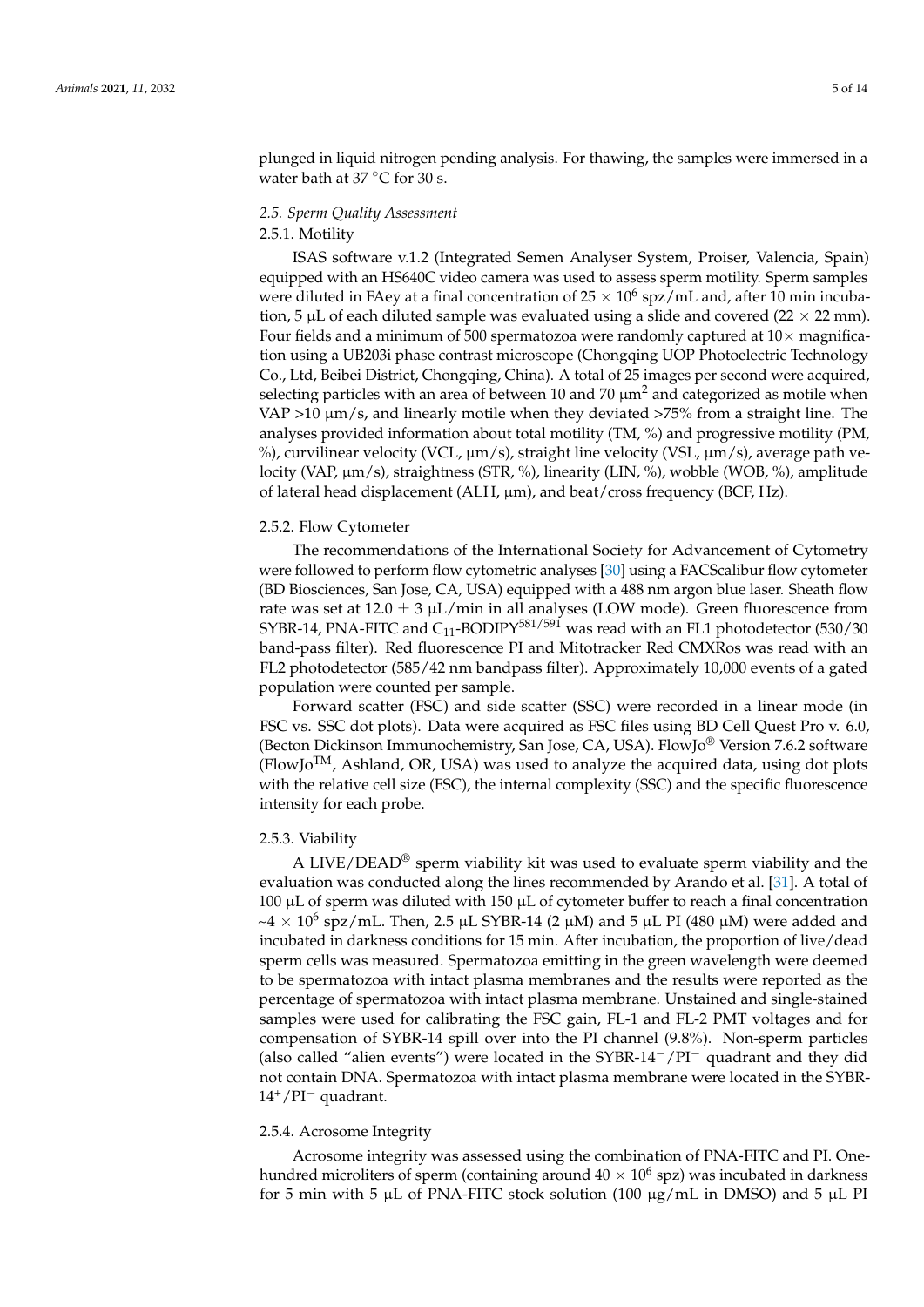(480  $\mu$ M). After incubation, 400  $\mu$ L of cytometer buffer was added and samples were analyzed. PI<sup>−</sup> and PNA-FITC<sup>−</sup> cells were categorized as sperm with intact acrosome and plasma membrane. Unstained and single-stained samples were used for setting the FSC gain, FL-1 and FL-2 PMT voltages and for compensation of PNA-FITC spill over into the PI channel (9.8%). The percentages of alien particles (f) determined by SYBR-14/PI staining were used to correct the percentages of non-stained spermatozoa (q1) in each sample in order to obtain the corrected percentage of non-stained spermatozoa (q1'), in accordance with Petrunkina & Harrison [\[32\]](#page-12-13):

$$
q1' = [(q1 - f)/(100 - f)] \times 100.
$$
 (1)

## 2.5.5. Mitochondrial Membrane Potential

The combination of Mitotracker Red CMXRos and SYBR-14 was used to estimate mitochondrial membrane potential and it was assessed using a modified protocol [\[33,](#page-12-14)[34\]](#page-12-15). A volume of 50  $\mu$ L of sperm (containing 20  $\times$  10<sup>6</sup> spz) was mixed with 350  $\mu$ L of cytometer buffer and immediately loaded with 2  $\mu$ L SYBR-14 (2  $\mu$ M) and 2  $\mu$ L Mitotracker Red CMXRos (20  $\mu$ M) was added. Sperm doses were incubated for 10 min at 37 °C in the dark and only sperm with high mitochondrial potential (HMMP) were reported. Unstained and single-stained samples were used for setting the FSC gain, FL-1 and FL-2 PMT voltages. Data were not compensated.

#### 2.5.6. Lipid Peroxidation

Lipid peroxidation (LPO) was estimated using  $C_{11}$ -BODIPY<sup>581/591</sup> (Molecular Probes Europe, Leiden, The Netherlands) using a modified protocol [\[35\]](#page-12-16). A volume of 100 µL of diluted sperm (containing around 2  $\times$  10<sup>6</sup> spz) was mixed with 1 µL C<sub>11</sub>-BODIPY<sup>581/591</sup> (0.2 mM) and incubated at 37  $\degree$ C for 30 min. After incubation, 1 mL of PBS was added for centrifugation at  $600 \times g$  for 8 min. The pellet was resuspended with 100  $\mu$ L of PBS prior to assessment. Spermatozoa with LPO emitted light in the green wavelength and were deemed to be BODIPY-positive cells. Unstained and single-stained samples were used for setting the FSC gain, FL-1 and FL-2 PMT voltages. Data were not compensated.

#### *2.6. Data Analysis*

Bayesian inference for ANOVA was run to test for statistical differences in the mean across antioxidants (HT, DHPG and MIX) at different concentrations (Control, HT1, HT2, HT3, HT4, DHPG1, DHPG2, DHPG3, DHPG4, MIX1, MIX2, MIX3 and MIX4) on buck sperm parameters (Table [1\)](#page-6-0).

The Bayes factor (BF) quantifies the strength of the evidence of null and alternative hypotheses and is used instead of frequentist *p* values when Bayesian approaches are applied to issue conclusions. As BF increases, the degree at which evidence favors the alternative hypothesis compared to the null hypothesis increases as well. In this context, Cleophas and Zwinderman [\[36\]](#page-12-17), suggested a method to extrapolate between the Bayes factor used in Bayesian approaches and *p* values from frequentist approaches to favor the interpretability of results.

Sample descriptive posterior statistics are modeled from the means and variances of the measured unpaired groups and are provided as sources of variation, while the prior element was modeled as an uninformative prior using the Jeffreys–Zellener–Siow (JZS) method or, equivalently, from the computation of a reference prior based on a gamma distribution with a standard error of 1. As suggested by Martins-Bessa et al. [\[37\]](#page-12-18), the 95% credibility interval shows that there is a 95% probability that these regression coefficients (posterior distribution mean value for each covariate and factor) in the population lie within the corresponding credibility intervals. When 0 is not contained in the credibility interval, a significant effect for such factor is detected. Integral calculation of factors is required for BF accuracy purposes. Therefore, afterwards, it can be used as a precise statistical index to measure the amount of support in favor of either  $H_1$  (the difference between the unpaired means is larger than zero) or  $H_0$  (the difference between the unpaired means is not larger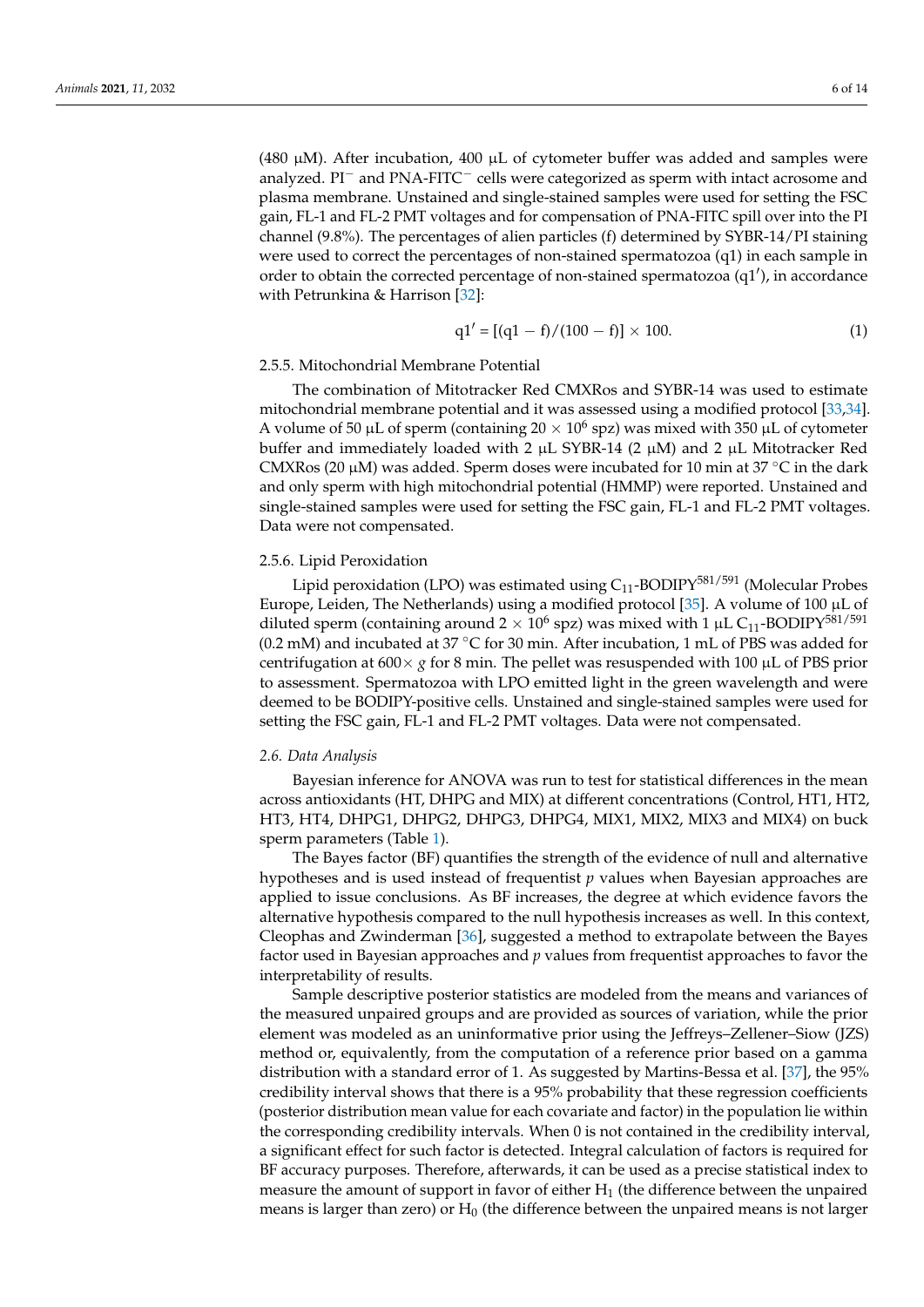than zero). Contextually, Bayesian approaches provide a better perspective of the structure model of the  $H_1$  and  $H_0$ . Therefore, the maximal likelihoods of likelihood distributions are not always identical to the mean effect of traditional tests, which specifically fits the context of biological inferences, given biological likelihoods may better respond biological questions than numerical means of non-representative subgroups do.

<span id="page-6-0"></span>**Table 1.** Descriptive statistics of sperm viability, acrosome integrity, HMMP, and LPO parameters in fresh and frozen-thawed buck sperm. Data are expressed as Mean  $\pm$  SD.

|                   | Viability $(\%)$ | Acrosome<br>Integrity $(\% )$ | HMMP $(\%)$    | LPO(%)        |
|-------------------|------------------|-------------------------------|----------------|---------------|
| <b>FRESH</b>      | $84.4 + 4.5$     | $72.0 \pm 6.4$                | $79.8 + 7.1$   | $1.9 \pm 0.8$ |
| <b>CONTROL</b>    | $43.9 \pm 7.2$   | $43.0 \pm 7.7$                | $40.3 \pm 6.6$ | $2.1 \pm 0.5$ |
| HT <sub>1</sub>   | $50.2 \pm 6.5$   | $40.2 \pm 9.8$                | $32.8 \pm 4.4$ | $1.7 \pm 0.6$ |
| HT <sub>2</sub>   | $44.5 \pm 5.9$   | $37.7 + 5.5$                  | $32.6 + 7.0$   | $2.2 \pm 0.4$ |
| HT <sub>3</sub>   | $44.5 \pm 8.8$   | $42.2 + 11.4$                 | $38.2 \pm 5.6$ | $2.5 \pm 0.7$ |
| HT4               | $43.1 \pm 9.0$   | $42.3 \pm 6.9$                | $40.3 \pm 7.1$ | $2.2 \pm 0.8$ |
| DHPG1             | $49.9 + 14.2$    | $47.5 \pm 11.3$               | $40.8 \pm 9.0$ | $2.2 \pm 1.3$ |
| DHPG <sub>2</sub> | $43.8 \pm 6.7$   | $41.7 \pm 6.4$                | $35.8 \pm 8.2$ | $1.6 \pm 0.5$ |
| DHPG3             | $43.6 \pm 7.0$   | $38.8 \pm 6.2$                | $36.8 \pm 9.1$ | $1.8 \pm 0.9$ |
| DHPG4             | $47.0 \pm 8.5$   | $35.0 \pm 8.3$                | $40.0 \pm 6.0$ | $1.3 \pm 0.7$ |
| MIX1              | $43.4 \pm 7.9$   | $39.0 \pm 5.2$                | $35.8 \pm 7.3$ | $2.9 \pm 1.5$ |
| MIX <sub>2</sub>  | $44.2 \pm 8.6$   | $39.9 \pm 7.9$                | $36.5 \pm 7.3$ | $1.6 \pm 0.7$ |
| MIX3              | $42.6 \pm 13.3$  | $41.7 + 12.7$                 | $38.0 \pm 3.1$ | $1.6 \pm 0.6$ |
| MIX4              | $43.2 \pm 8.5$   | $38.8 \pm 8.9$                | $34.0 \pm 8.1$ | $1.6 \pm 0.7$ |

HMMP: mitochondrial potential; LPO: lipid peroxidation; HT: hydroxytyrosol; DHPG: 3,4-dihydroxyphenylglycol; CONTROL (without antioxidant); HT1 (10  $\mu$ g/mL); HT2 (30  $\mu$ g/mL); HT3 (50  $\mu$ g/mL) and HT4 (70  $\mu$ g/mL); DHPG1 (10 µg/mL); DHPG2 (30 µg/mL); DHPG3 (50 µg/mL); DHPG4 (70 µg/mL); MIX1 (5 µg/mL HT + 5 µg/mL DHPG); MIX2 (15 µg/mL HT + 15 µg/mL DHPG); MIX3 (25 µg/mL HT + 25 µg/mL DHPG); MIX4 (35 µg/mL HT + 35 µg/mL DHPG).

IBM SPSS Statistics Algorithms version 25.0 by IBM Corp. [\[38\]](#page-12-19) suggests Bayesian inference of ANOVA is approached as a special case of the Bayesian general multiple linear regression model. The algorithms used by SPSS to perform Bayesian Inference on Analysis of Variance (ANOVA) in this study are described in IBM SPSS Statistics Algorithms version 25.0 by IBM Corp. [\[38\]](#page-12-19). The tolerance value for the numerical methods and the number of method iterations were set as a default by SPSS v25.0 (IBM Corp., Armonk, NY, USA) [\[39\]](#page-12-20).

The around 0 symmetric JZS prior was used as it is appropriate for Bayesian inference of ANOVA, provided positive and negative values of the slope parameters a priori have the same probability of occurring [\[40\]](#page-12-21). Furthermore, its scale-invariant properties, permits comparing parameters measured in different units, as it occurs in the present study. Bayesian inference for ANOVA was performed using the Bayesian Package of SPSS v25.0 (IBM Corp., Armonk, NY, USA) [\[39\]](#page-12-20).

### **3. Results**

#### *3.1. Prior Descriptive Statistics*

The descriptive statistics of sperm viability, acrosome integrity, HMMP, and LPO parameters in fresh and frozen-thawed buck sperm are shown in the Tables [1](#page-6-0) and [2.](#page-7-0)

#### *3.2. Bayesian Inference of Olive Oil Derived Antioxidant Effect*

Table [3](#page-7-1) and Supplementary Table S1 report the outputs from Bayesian ANOVA analysis and present posterior distribution statistics for sperm parameters across antioxidants and concentrations. Regarding to motility parameters, an evident/significant  $(p < 0.05)$ increase in PM was observed when HT2 treatment when compared to control treatment. However, at higher HT concentrations (70 µg/mL) an evident/significant (*p* < 0.05) decrease in PM occurred.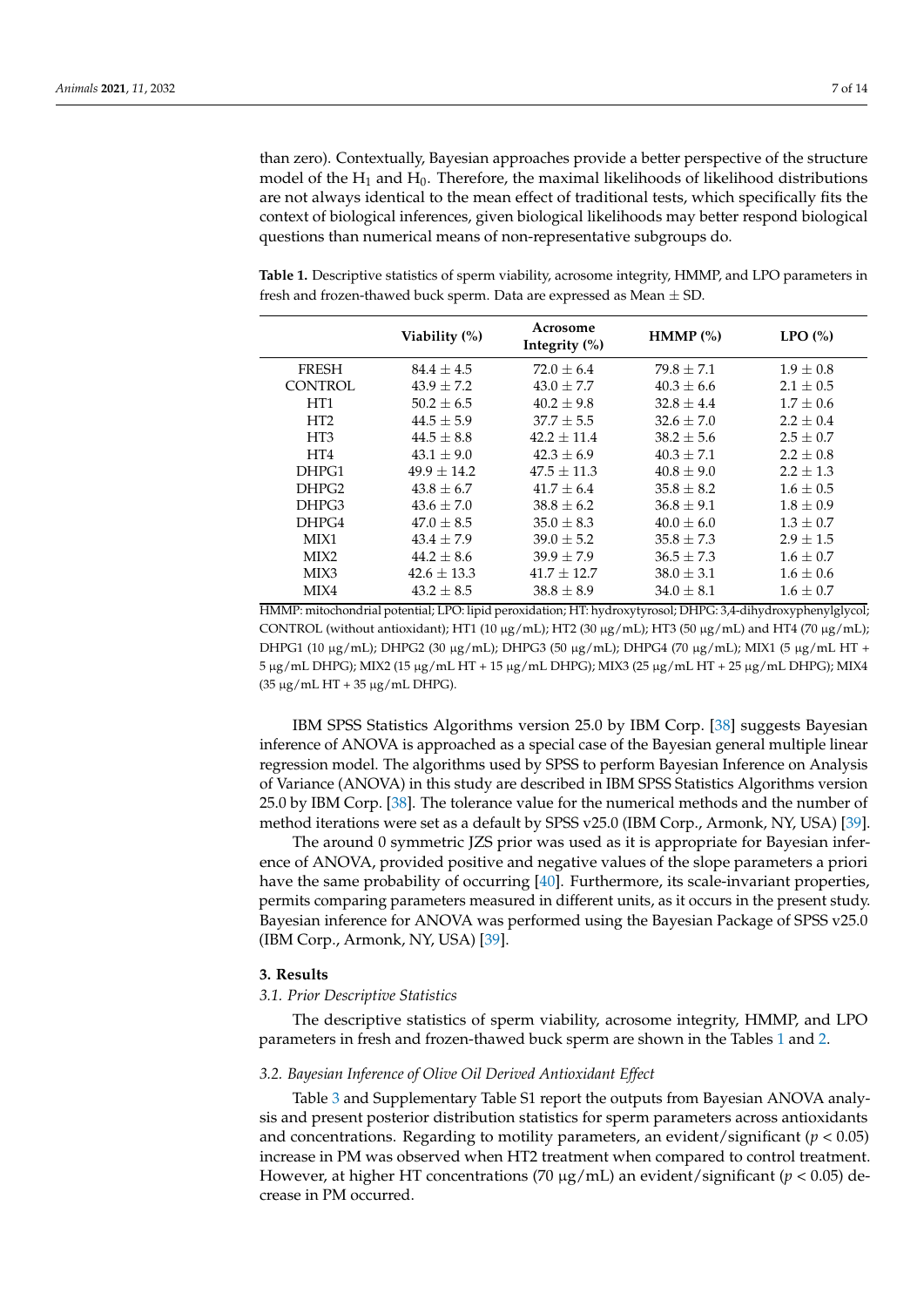|                   | MT(%)          | PM (%)         | $VLC$ ( $\mu$ m/s) | $VSL$ ( $\mu$ m/s) | VAP $(\%)$      | LIN <sub>0</sub> | STR(%)         | WOB (%)        | $ALH$ ( $\mu$ m) | BFC (Hz)       |
|-------------------|----------------|----------------|--------------------|--------------------|-----------------|------------------|----------------|----------------|------------------|----------------|
| <b>FRESH</b>      | $91.6 \pm 3.4$ | $38.9 \pm 4.8$ | $105.4 \pm 9.4$    | $36.9 \pm 4.9$     | $64.3 \pm 4.3$  | $35.2 \pm 4.7$   | $57.4 \pm 5.7$ | $61.1 \pm 3.3$ | $3.3 \pm 0.4$    | $10.1 \pm 1.1$ |
| CONTROL           | $60.2 \pm 9.4$ | $31.6 \pm 6.5$ | $82.5 \pm 14.3$    | $39.7 \pm 8.9$     | $54.5 \pm 11.7$ | $47.7 \pm 3.8$   | $72.7 \pm 2.2$ | $65.7 \pm 4.0$ | $3.0 \pm 0.3$    | $11.0 \pm 0.6$ |
| HT <sub>1</sub>   | $55.7 \pm 6.4$ | $30 \pm 8.5$   | $78.1 \pm 10.0$    | $37.6 \pm 7.8$     | $51.2 \pm 9.0$  | $48.0 \pm 7.1$   | $73.1 \pm 4.7$ | $65.4 \pm 6.6$ | $2.8 \pm 0.3$    | $11.4 \pm 1.0$ |
| HT <sub>2</sub>   | $60.0 \pm 8.9$ | $35.2 \pm 5.3$ | $79.7 \pm 6.8$     | $38.9 \pm 4.9$     | $52.3 \pm 5.2$  | $49.0 \pm 6.7$   | $74.3 \pm 4.2$ | $65.8 \pm 6.3$ | $2.9 \pm 0.4$    | $11.2 \pm 1.0$ |
| HT <sub>3</sub>   | $63.7 \pm 8.1$ | $33.9 \pm 5.8$ | $77.0 \pm 10.2$    | $36.1 \pm 6.4$     | $49.6 \pm 9.1$  | $46.9 \pm 5.6$   | $73.0 \pm 3.2$ | $64.2 \pm 6.6$ | $2.9 \pm 0.3$    | $11.1 \pm 1.2$ |
| HT4               | $54.5 \pm 7.9$ | $27.7 \pm 8.2$ | $85.7 \pm 9.2$     | $36.2 \pm 4.6$     | $52.9 \pm 6.8$  | $42.2 \pm 2.9$   | $68.5 \pm 3.1$ | $61.6 \pm 2.6$ | $3.0 \pm 0.2$    | $11.9 \pm 0.2$ |
| DHPG1             | $58.9 \pm 9.8$ | $32.8 \pm 8$   | $83.7 + 10.8$      | $37.6 \pm 3.3$     | $52.8 \pm 5.4$  | $45.3 \pm 3.9$   | $71.4 \pm 2.3$ | $63.3 \pm 3.8$ | $3.1 \pm 0.3$    | $12.1 \pm 0.9$ |
| DHPG <sub>2</sub> | $55.5 \pm 9.8$ | $31.8 \pm 4.7$ | $85.0 \pm 10.0$    | $39.8 \pm 5.6$     | $55.1 \pm 8.3$  | $46.8 \pm 3.2$   | $72.5 \pm 2.3$ | $64.6 \pm 3.7$ | $2.9 \pm 0.2$    | $11.8 \pm 0.4$ |
| DHPG3             | $61.6 \pm 9.1$ | $32.4 \pm 7.9$ | $78.5 \pm 12.4$    | $35.2 \pm 5.1$     | $49.0 \pm 6.2$  | $45.2 \pm 4.9$   | $71.9 \pm 4.4$ | $62.7 \pm 3.4$ | $3.0 \pm 0.3$    | $11.6 \pm 1.0$ |
| DHPG4             | $59.7 \pm 9.8$ | $33.9 \pm 4.4$ | $84.9 \pm 8.5$     | $37.9 \pm 3.6$     | $52.5 \pm 4.7$  | $44.7 \pm 3.1$   | $72.2 \pm 2.7$ | $62.0 \pm 4.0$ | $3.1 \pm 0.3$    | $12.2 \pm 1.1$ |
| MIX1              | $59.8 \pm 9.4$ | $30.7 \pm 8.3$ | $81.0 \pm 10.7$    | $36.3 \pm 6.0$     | $50.7 \pm 6.4$  | $44.9 \pm 4.3$   | $71.4 \pm 4.1$ | $62.8 \pm 2.9$ | $3.0 \pm 0.2$    | $11.4 \pm 1.3$ |
| MIX <sub>2</sub>  | $60.0 \pm 6.6$ | $31.5 \pm 7.8$ | $80.1 \pm 6.6$     | $35.3 \pm 4.0$     | $49.6 \pm 3.5$  | $44.1 \pm 2.8$   | $71.1 \pm 3.5$ | $62.0 \pm 1.6$ | $3.1 \pm 0.2$    | $11.4 \pm 0.9$ |
| MIX3              | $57.4 \pm 9.0$ | $32.3 \pm 9.1$ | $76.8 \pm 5.5$     | $34.4 \pm 3.1$     | $47.2 \pm 4.2$  | $44.8 \pm 3.5$   | $72.9 \pm 5.0$ | $61.4 \pm 2.0$ | $3.0 \pm 0.2$    | $11.7 \pm 1.0$ |
| MIX4              | $58.1 \pm 8.1$ | $31.4 \pm 3.6$ | $77.3 \pm 5.5$     | $34.5 \pm 2.6$     | $47.5 \pm 3.9$  | $44.6 \pm 2.0$   | $72.7 \pm 1.9$ | $61.4 \pm 2.8$ | $3.1 \pm 0.1$    | $11.9 \pm 0.7$ |
|                   |                |                |                    |                    |                 |                  |                |                |                  |                |

**Table 2.** Descriptive statistics of sperm motility and kinematic parameters in fresh and frozen-thawed buck sperm.

TM: Total motility; PM: progressive motility, VCL: curvilinear velocity; VSL:, straight line velocity; VAP: average path velocity; STR: straightness; LIN: linearity; WOB: wobble; ALH: amplitude of lateral head displacement; BCF: beat/cross frequency; HT: hydroxytyrosol; DHPG: 3,4-dihydroxyphenylglycol; CONTROL (without antioxidant); HT1 (10 µg/mL); HT2 (30 µg/mL); HT3 (50 µg/mL); and HT4 (70 µg/mL); DHPG1 (10 µg/mL); DHPG2 (30 µg/mL); DHPG3 (50 µg/mL); DHPG4 (70 µg/mL); MIX1 (5 µg/mL HT + 5 µg/mL DHPG); MIX2 (15 µg/mL HT + 15 µg/mL DHPG); MIX3 (25 µg/mL HT + 25 µg/mL DHPG); MIX4 (35 µg/mL HT + 35 µg/mL DHPG).

<span id="page-7-0"></span>Table 3. Summary of the outputs of Bayesian inference ANOVA to detect differences in the mean of sperm parameters across the different concentrations of HT, DHPG, and MIX antioxidants.

|                            | <b>BG Sum of Squares</b> | BG df | <b>BG Mean Square</b> | <b>WG Sum of Squares</b> | WG df | WG Mean Square |        | <i>v</i> Value | <b>Baves Factor</b>    |
|----------------------------|--------------------------|-------|-----------------------|--------------------------|-------|----------------|--------|----------------|------------------------|
| Viability (%)              | 9146.527                 | 12    | 703.579               | 5301.865                 | 70    | 75.741         | 9.289  | 0.001          | 14,617,034.109         |
| Acrosome integrity $(\% )$ | 6166.972                 | 12    | 474.382               | 5044.732                 | 70    | 72.068         | 6.582  | 0.001          | 11,102.852             |
| HMMP(%)                    | 10,748.051               | 12    | 826.773               | 3465.358                 | 70    | 49.505         | 16.701 | 0.001          | 24,196,033,653,804.700 |
| LPO(%)                     | 13.991                   | 12    | 1.076                 | 48.149                   | 70    | 0.688          | 1.565  | 0.117          | 0.000                  |
| TM $(%)$                   | 6445.744                 | 12    | 495.826               | 4985.240                 | 70    | 71.218         | 6.962  | 0.001          | 33,431.056             |
| PM $(\% )$                 | 530.067                  | 12    | 40.774                | 3293.809                 | 70    | 47.054         | 0.867  | 0.591          | 0.000                  |
| $VCL$ ( $\mu$ m/s)         | 4134.502                 | 12    | 318.039               | 6422.702                 | 70    | 91.753         | 3.466  | 0.001          | 0.252                  |
| $VSL ( \mu m/s )$          | 247.939                  | 12    | 19.072                | 1998.821                 | 70    | 28.555         | 0.668  | 0.787          | 0.000                  |
| VAP $(\mu m/s)$            | 1402.105                 | 12    | 107.854               | 3178.839                 | 70    | 45.412         | 2.375  | 0.011          | 0.002                  |
| LIN(%)                     | 869.610                  | 12    | 66.893                | 1361.286                 | 70    | 19.447         | 3.440  | 0.001          | 0.227                  |
| STR(%)                     | 1344.017                 | 12    | 103.386               | 960.978                  | 70    | 13.728         | 7.531  | 0.001          | 163,617.988            |
| WOB (%)                    | 222.771                  | 12    | 17.136                | 1195.420                 | 70    | 17.077         | 1.003  | 0.458          | 0.000                  |
| $ALH$ ( $\mu$ m)           | 0.842                    | 12    | 0.065                 | 4.724                    | 70    | 0.067          | 0.960  | 0.499          | 0.000                  |
| BCF(Hz)                    | 23.095                   | 12    | 1.777                 | 60.923                   | 70    | 0.870          | 2.041  | 0.029          | 0.000                  |

<span id="page-7-1"></span>HMMP: mitochondrial potential; LPO: lipid peroxidation; BG: Between groups; df: degrees of freedom; WG: Within groups; TM: Total motility; PM: progressive motility, VCL: curvilinear velocity; VSL: straight line velocity; VAP: average path velocity; STR: straightness; LIN: linearity; WOB: wobble; ALH: amplitude of lateral head displacement; BCF: beat/cross frequency.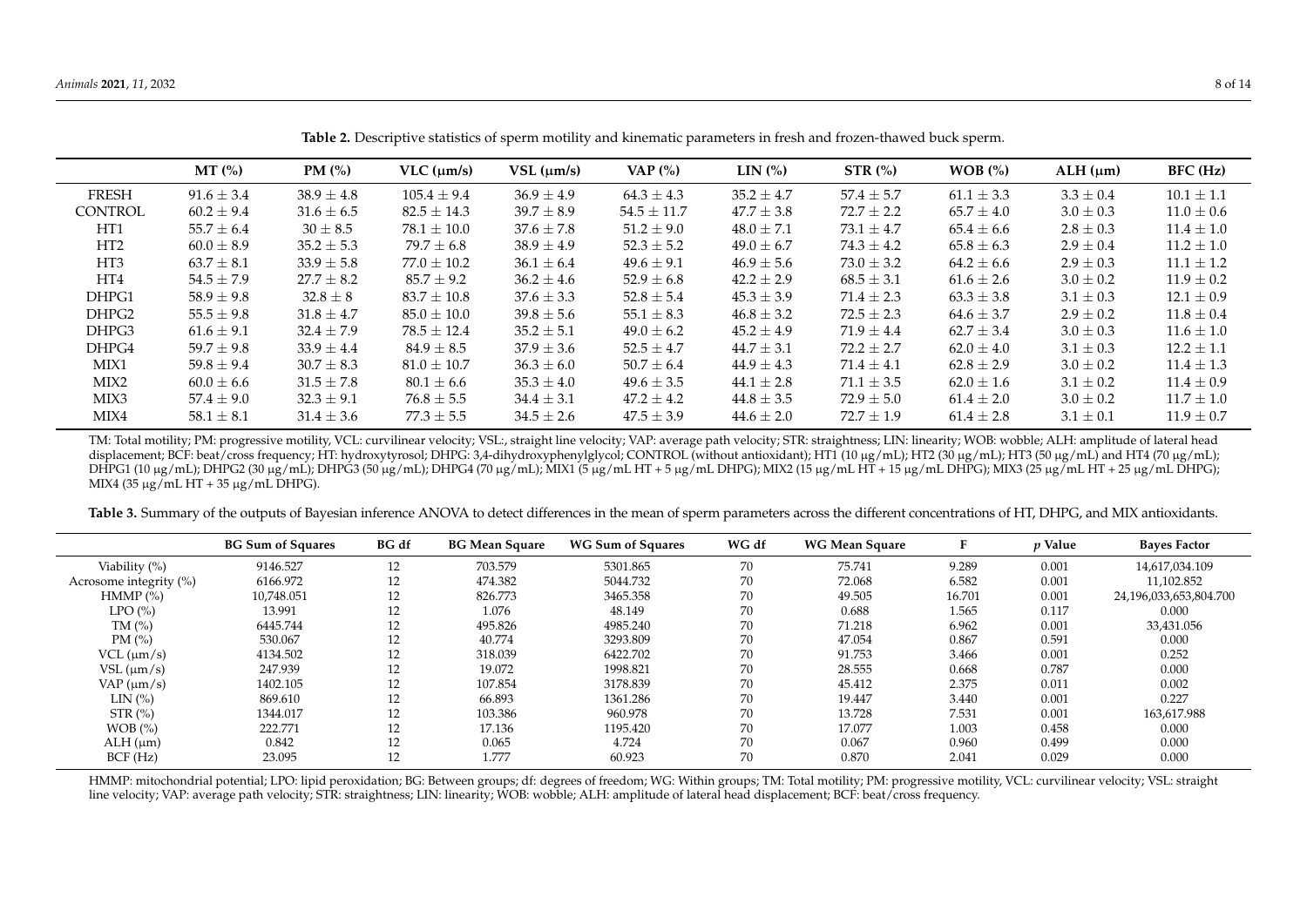When velocity parameters (VCL, VSL, and VAP) were evaluated, the mixture of both antioxidants produced a dose-dependent decrease in VSL and VAP values, with this being evidently/significantly (*p* < 0.05) lower when high concentrations were used. However, the rest of the studied kinetic parameters were not evidently/significantly affected (*p* > 0.05) by the addition of antioxidants, except for LIN when high concentrations of HT were added (70 µg/mL).

Samples supplemented with low concentrations of HT and DHPG (10  $\mu$ g/mL) reported evident/significant (*p* < 0.05) sperm viability increases in comparison to Control. This positive evident/significant  $(p < 0.05)$  effect was also observed for acrosome integrity in samples supplemented with low DHPG concentrations (10  $\mu$ g/mL). By contrast, higher DHPG concentrations offered evidently lower acrosome integrity. Similarly, a negative effect was observed when high concentrations (70  $\mu$ g/mL) of the mixture of both antioxidants were used.

Mitochondrial potential evidently/significantly decreased (*p* < 0.05) in comparison to when the Control treatment was considered in samples supplemented with HT at low concentrations (10 and 30  $\mu$ g/mL). Similarly, the addition of a mixture of both antioxidants evidently/significantly ( $p < 0.05$ ) reduced the mitochondrial potential in frozen-thawed spermatozoa. Regarding to LPO values, the addition of 10  $\mu$ g/mL of HT reported an evident/significant  $(p < 0.05)$  protective effect, reducing its value in comparison with Control treatments. However, when the dose increased, an opposite evident/significant (*p* < 0.05) effect was observed. By contrast, DHPG and MIX provided a dose-dependent better protection, diminishing LPO values as antioxidant concentration increases.

### **4. Discussion**

Sperm cryopreservation offers goat breeders several benefits over fresh sperm storage. However, recent studies suggested that ROS concentration increases considerably during cryopreservation, disrupting sperm functions and subsequent fertilization [\[41\]](#page-12-22). Sometimes the endogenous antioxidant capacity of sperm cells is compromised due to the proliferation of ROS, producing an imbalance that promotes oxidative stress and consequently LPO, which affects membrane structure and distorts its functions such as membrane fluidity, membrane enzymes, ion gradients, receptor transduction, and transport processes [\[42\]](#page-12-23). In this context, the addition of antioxidants to the semen extender seems to have the potential to mitigate the negative impact of oxidative stress, as antioxidants capture free radicals and conclude the chain reaction, maintaining a redox state and offsetting their capacity to reduce molecular oxygen [\[43\]](#page-12-24).

The addition of natural or synthetic antioxidants to the cryopreservation medium in goat sperm has attracted the attention of researchers as an alternative to diminish the negative effect of oxidative stress produced by ROS and to improve post-thawed sperm quality [\[11](#page-11-8)[,44](#page-13-0)[,45\]](#page-13-1). However, it is not easy to prove the exact nature of the action of antioxidants on sperm quality, and the degree to which interactions with other factors such as the species, the extender and the type or the concentration of antioxidant may be involved [\[46\]](#page-13-2). There is a knowledge gap on whether antioxidants are absorbed unchanged or metabolized into completely different compounds. Furthermore, the efficacy of the common antioxidants, such as vitamins C and E, selenium, and herbal supplements to reduce pathological ROS has not yet been determined [\[47\]](#page-13-3).

In this context, HT is soluble in both lipid and water solutions, and therefore soluble in all phases of the heterogeneous system studied in the present research. The concentration of HT in biological systems is very similar in both aqueous and lipid areas [\[48\]](#page-13-4). As far as DHPG is concerned, this component has only recently been isolated and there is relatively little information regarding the way it behaves. On the basis of its chemical structure, which is very similar to HT, it should be broadly analogous to HT, and it is also soluble in both lipid and water solutions.

To the present authors' knowledge, this is the first study in which HT and DHPG were tested as antioxidants for caprine sperm cryopreservation. Biological activity and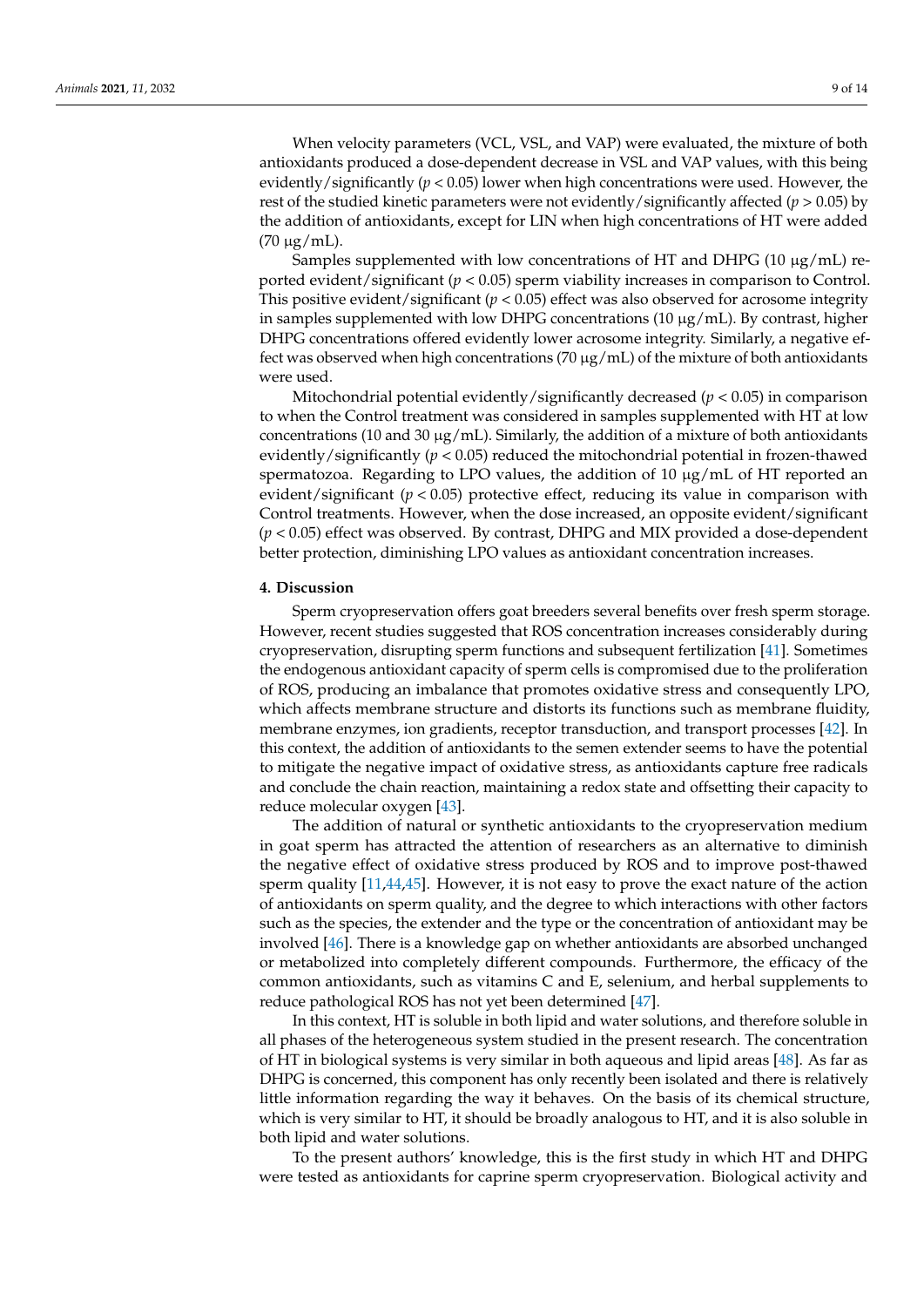risk/benefit of polyphenolic compounds are dependent on their diversity, dual-effects, biological activity, and source [\[49\]](#page-13-5). In this regard, the effect of olive oil and olive oil-derived antioxidants on sperm quality has previously been investigated in other species. In rabbits, olive oil administered at 7% *v*/*w* for 16 weeks succeeded in recovering the loss of volume, count, motility, and normal spermatozoa in males exposed to a hypercholesterolemic diet [\[50\]](#page-13-6). Similarly, the oral administration of olive oil in healthy rats at 0.4 mL daily for six weeks improved the sperm parameters [\[51\]](#page-13-7). Banihani [\[52\]](#page-13-8) concluded that the addition of olive oil preserves semen quality by enhancing the gonadal function, reducing oxidative injury and lipid peroxidation, and promoting nitric oxide signaling.

Results derived from the present study reported the fact that in samples supplemented with 30 µg/mL of HT an increase in progressive motility of 11% was reported in comparison to Control treatment which agrees the results reported by Hamden et al. [\[22\]](#page-12-3), who supplemented rat sperm with 50  $\mu$ g/mL HT and those by Krishnappa et al. [\[24\]](#page-12-5) who reported an improvement in total motility when 80 mM HT was added to ovine sperm. These findings suggest that the presence of HT could mitigate ROS concentration, preventing the negative impact of moderately elevated ROS concentrations on the sperm movement, mostly via depletion of intracellular ATP and the successive reduction in the phosphorylation of axonemal proteins [\[53\]](#page-13-9). However, in the present study, PM considerably decreased when high concentrations (70  $\mu$ g/mL) of HT were added. One of the reasons for this negative effect associated to the increase of the dose would be the extender acidification, as previously described by Ibrahim et al. [\[54\]](#page-13-10), who supplemented goat sperm with alpha lipoic acid. By contrast, no effect was observed in the present study for TM and PM when DHPG and MIX were added, in line with previous studies carried out on sheep using the same antioxidants and concentrations [\[15](#page-11-12)[,25\]](#page-12-6) and in incubated human sperm [\[23\]](#page-12-4) after HT supplementation.

In regard to kinematic parameters, no effect was observed when HT and DHPG were independently added. However, the mixture of both antioxidants induced a decrease of VSL and VAP in dose-dependent manner, being  $\sim$ 13% when high concentrations were used. This similar trend was previously described by Arando, et al. [\[15\]](#page-11-12) in liquid ram sperm stored at 5 °C, suggesting that high concentrations of these antioxidants could be deleterious for spermatozoa. Contextually, broad evidence suggests higher concentrations may not necessarily translate into better quality, but indeed may be detrimental [\[55\]](#page-13-11). In agreement with the present study, the use of other antioxidants such as arbutin, butylated hydroxyanisole, rosemary or lycopene, have reported a positive effect on goat sperm motility [\[11](#page-11-8)[,44](#page-13-0)[,45](#page-13-1)[,56\]](#page-13-12).

A high amount of PUFA in sperm membranes could interact with ROS, affecting membrane fluidity, facilitating  $Ca^{2+}$  influx, and provoking membrane protein reorganization and the destabilization of the plasma membrane [\[57\]](#page-13-13). Based on the current results, the addition of HT at low concentrations  $(10 \mu g/mL)$  may improve membrane integrity, showing an increase of 14% compared to Control treatment, as reported by Hamden et al. [\[22\]](#page-12-3) when HT was added. Similarly, some authors reported an increase of membrane integrity when other antioxidants were added in extender medium [\[8,](#page-11-7)[56,](#page-13-12)[58,](#page-13-14)[59\]](#page-13-15).

Acrosome is a specialized sperm structure comprising membranes and proteins which makes it highly susceptible to ROS-derived damage [\[60\]](#page-13-16). In this context, a positive effect was observed in acrosome integrity when samples were supplemented with low DHPG concentrations (10  $\mu$ g/mL). By contrast, as DHPG concentration increases or when high concentrations of mixture (70  $\mu$ g/mL) were used, acrosome integrity decreased, as previously described by Arando et al. [\[25\]](#page-12-6). On the other hand, Hashem et al. [\[61\]](#page-13-17) reported higher acrosome integrity values when oleic acid was added to ram sperm. Similarly, recent studies in buck sperm showed that the addition of different antioxidants, as vitamin C or lycopene, could mitigate the acrosome damage [\[11,](#page-11-8)[62\]](#page-13-18).

Mitochondria are involved in the generation of ROS in spermatozoa through the pathway of nicotinamide adenine dinucleotide-dependent oxide reductase reactions, which directly affects their normal functions [\[63\]](#page-13-19). Endogenous antioxidant supplementation has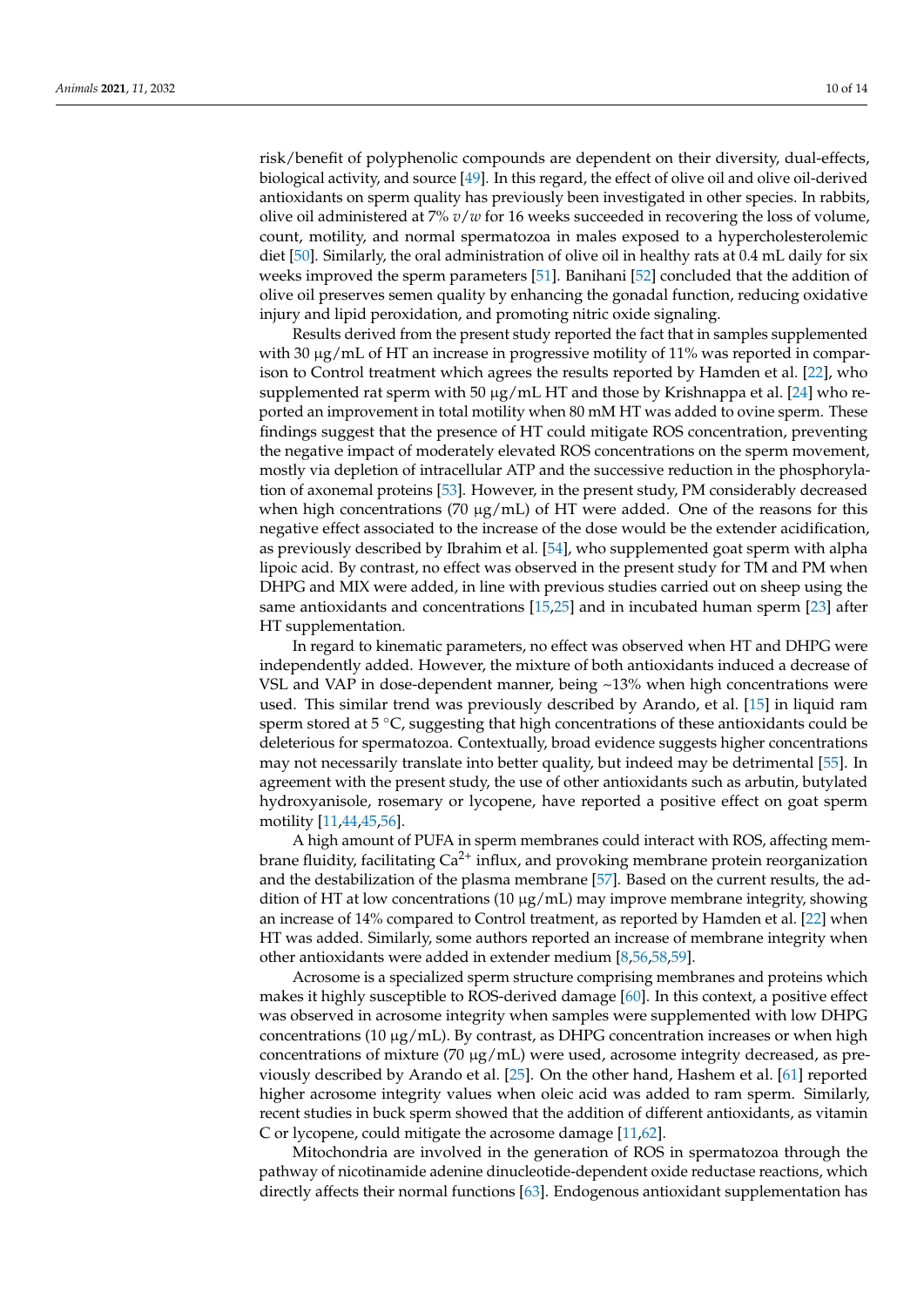bene hypothesized to reduce oxidative stress and, as a consequence, to maintain postthawed mitochondrial potential. In this sense, the present study reveals that mitochondrial membrane potential is not improved in freezing-thawing sperm samples supplemented with HT, DHPG, and/or MIX, in comparison to the Control treatment, as reported by Zanganeh et al. [\[45\]](#page-13-1) and Arando et al. [\[25\]](#page-12-6).

However, in a recent study using mitochondria-targeted antioxidants, the authors noted a slight significant mitochondrial potential increase [\[64\]](#page-13-20). The olive-oil antioxidants tested in the present study did not offer any advantage for the mitochondrial activity after cryopreservation. However, further studies should be conducted to elucidate why the intense impact of freezing-thawing process on the mitochondrial activity in buck sperm cannot be counteract by the mentioned antioxidants. By contrast, other authors observed a significant increase in mitochondrial potential when cysteine, coenzyme  $Q_{10}$ , lycopene or alpha-lipoic acid were used [\[10,](#page-11-15)[11,](#page-11-8)[65\]](#page-13-21).

As far as LPO is concerned, the present study showed that the addition of 10  $\mu$ g/mL of HT may present a protective function against lipid peroxidation, reducing it by 19% in comparison to Control group. In reference to oil-derived antioxidants, a recent study also reported that the addition of HT and DHPG improved LPO values in ram sperm [\[25\]](#page-12-6). However, the opposite effect was observed as dose increased. DHPG and the mixture of both antioxidants provided better protection properties, diminishing LPO values around 20%, when sperm samples were supplemented with high doses of antioxidants.

## **5. Conclusions**

HT could mitigate ROS concentration, preventing their negative impact on the sperm movement. Dose-dependent extender acidification produces a considerable reduction of PM. The mixture of both antioxidants induced a decrease of VSL and VAP in dose dependent manner, being approximately 13% when high concentrations were used. Higher concentrations may not necessarily lead to better results but may be detrimental for sperm quality. The addition of HT at low concentrations (10  $\mu$ g/mL) may improve membrane integrity. Acrosome integrity improves when supplementing with low DHPG concentrations  $(10 \mu g/mL)$ . By contrast, as DHPG concentration increases or when high concentrations of mixture (70  $\mu$ g/mL) were used, acrosome integrity decreased. Mitochondrial membrane potential is not improved in freezing-thawing sperm supplemented with HT, DHPG and/or MIX. Olive-oil antioxidants did not benefit mitochondrial activity after cryopreservation. The addition of 10  $\mu$ g/mL of HT may present a protective function against lipid peroxidation, reducing it by 19%. However, the opposite effect was observed as dose increased. DHPG and the mixture of both antioxidants provided better protection properties, diminishing LPO values around 20%, when sperm was supplemented with high doses of antioxidants. Therefore, in light of the obtained results the addition of HT at 10  $\mu$ g/mL and DHPG at 30  $\mu$ g/mL were the most suitable treatments since they improved post-thawing sperm quality.

**Supplementary Materials:** The following are available online at [https://www.mdpi.com/article/10](https://www.mdpi.com/article/10.3390/ani11072032/s1) [.3390/ani11072032/s1,](https://www.mdpi.com/article/10.3390/ani11072032/s1) Table S1. Summary of the posterior distribution of Bayesian statistics and the percentage of improvement (+) or detriment (−) on the quality of buck sperm parameters ascribed to the addition of olive oil-derived antioxidants.

**Author Contributions:** Conceptualization, F.J.N.G., J.M.L.J. and C.P.-M.; Data curation, A.A.A., F.J.N.G., A.G.A., J.M.L.J. and C.P.-M.; Formal analysis, A.A.A., F.J.N.G., A.G.A. and J.M.L.J.; Funding acquisition, Á.F.-P. and J.M.L.J.; Investigation, A.A.A., A.G.A., J.M.L.J. and C.P.-M.; Methodology, A.A.A., F.J.N.G., Á.F.-P., A.G.A. and C.P.-M.; Project administration, Alejandra Bermúdez-Oria and C.P.-M.; Resources, F.J.N.G., A.B.-O., J.V.D.B. and Á.F.-P.; Software, A.A.A., F.J.N.G. and C.P.-M.; Supervision, F.J.N.G., A.B.-O., J.V.D.B., Á.F.-P. and C.P.-M.; Validation, F.J.N.G.; Visualization, F.J.N.G., J.V.D.B., Á.F.-P. and C.P.-M.; Writing—original draft, A.A.A., F.J.N.G., A.G.A. and J.M.L.J.; Writing review and editing, A.A.A., F.J.N.G., A.B.-O., J.V.D.B., Á.F.-P. and C.P.-M. All authors have read and agreed to the published version of the manuscript.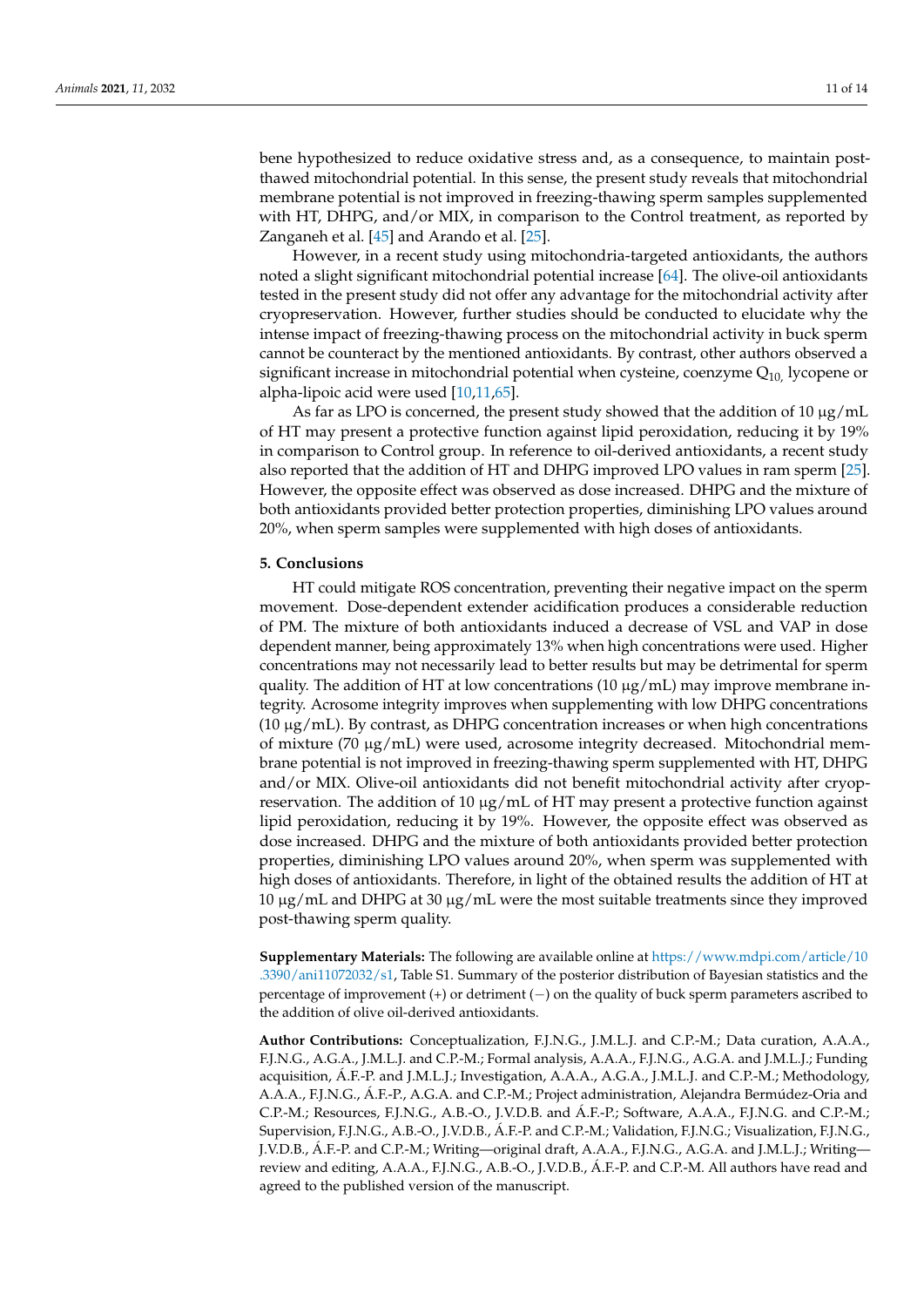**Funding:** This research was funded by the Torres Quevedo Programme from the Ministry of Science and Innovation of Spain, grant number PTQ2019-010670, granted to Ander Arando Arbulu.

**Institutional Review Board Statement:** The study was conducted according to the guidelines of the Declaration of Helsinki, and approved by the Institutional Review Board (or Ethics Committee) of the University of Córdoba (n. 2018PI/29).

**Informed Consent Statement:** Not applicable.

**Data Availability Statement:** Data will be made accessible from corresponding authors upon reasonable request.

**Acknowledgments:** The authors would like to acknowledge the Agricultural and Livestock Center of the Córdoba Provincial Council (Diputación de Cordoba, Spain) for their help with the supply of semen samples.

**Conflicts of Interest:** The authors declare no conflict of interest.

## **References**

- <span id="page-11-0"></span>1. Yoon, S.J.; Rahman, M.S.; Kwon, W.S.; Park, Y.J.; Pang, M.G. Addition of Cryoprotectant Significantly Alters the Epididymal Sperm Proteome. *PLoS ONE* **2016**, *11*, e0152690.
- <span id="page-11-1"></span>2. Kargar, R.; Forouzanfar, M.; Ghalamkari, G.; Nasr Esfahani, M.H. Dietary flax seed oil and/or Vitamin E improve sperm parameters of cloned goats following freezing-thawing. *Cryobiology* **2017**, *74*, 110–114. [\[CrossRef\]](http://doi.org/10.1016/j.cryobiol.2016.11.007) [\[PubMed\]](http://www.ncbi.nlm.nih.gov/pubmed/27894899)
- <span id="page-11-2"></span>3. Bucak, M.N.; Sarıözkan, S.; Tuncer, P.B.; Ulutaş, P.A.; Akçadağ, H.İ. Effect of antioxidants on microscopic semen parameters, lipid peroxidation and antioxidant activities in Angora goat semen following cryopreservation. *Small Rumin. Res.* **2009**, *81*, 90–95. [\[CrossRef\]](http://doi.org/10.1016/j.smallrumres.2008.11.011)
- <span id="page-11-3"></span>4. Mata-Campuzano, M.; Álvarez-Rodríguez, M.; Álvarez, M.; Tamayo-Canul, J.; Anel, L.; de Paz, P.; Martínez-Pastor, F. Postthawing quality and incubation resilience of cryopreserved ram spermatozoa are affected by antioxidant supplementation and choice of extender. *Theriogenology* **2015**, *83*, 520–528. [\[CrossRef\]](http://doi.org/10.1016/j.theriogenology.2014.10.018) [\[PubMed\]](http://www.ncbi.nlm.nih.gov/pubmed/25499089)
- <span id="page-11-4"></span>5. De Lamirande, E.; Gagnon, C. Impact of reactive oxygen species on spermatozoa: A balancing act between beneficial and detrimental effects. *Hum. Reprod.* **1995**, *10* (Suppl. 1), 15–21. [\[CrossRef\]](http://doi.org/10.1093/humrep/10.suppl_1.15)
- <span id="page-11-5"></span>6. Aziz, N.; Saleh, R.A.; Sharma, R.K.; Lewis-Jones, I.; Esfandiari, N.; Thomas, A.J.; Agarwal, A. Novel association between sperm reactive oxygen species production, sperm morphological defects, and the sperm deformity index. *Fertil. Steril.* **2004**, *81*, 349–354. [\[CrossRef\]](http://doi.org/10.1016/j.fertnstert.2003.06.026) [\[PubMed\]](http://www.ncbi.nlm.nih.gov/pubmed/14967372)
- <span id="page-11-6"></span>7. Agarwal, A.; Saleh, R.A. Role of oxidants in male infertility: Rationale, significance, and treatment. *Urol. Clin. N. Am.* **2002**, *29*, 817–828. [\[CrossRef\]](http://doi.org/10.1016/S0094-0143(02)00081-2)
- <span id="page-11-7"></span>8. Shafiei, M.; Forouzanfar, M.; Hosseini, S.M.; Nasr Esfahani, M.H. The effect of superoxide dismutase mimetic and catalase on the quality of postthawed goat semen. *Theriogenology* **2015**, *83*, 1321–1327. [\[CrossRef\]](http://doi.org/10.1016/j.theriogenology.2015.01.018) [\[PubMed\]](http://www.ncbi.nlm.nih.gov/pubmed/25698161)
- 9. Alcay, S.; Gokce, E.; Toker, M.B.; Onder, N.T.; Ustuner, B.; Uzabacı, E.; Gul, Z.; Cavus, S. Freeze-dried egg yolk based extenders containing various antioxidants improve post-thawing quality and incubation resilience of goat spermatozoa. *Cryobiology* **2016**, *72*, 269–273. [\[CrossRef\]](http://doi.org/10.1016/j.cryobiol.2016.03.007)
- <span id="page-11-15"></span>10. Yousefian, I.; Emamverdi, M.; Karamzadeh-Dehaghani, A.; Sabzian-Melei, R.; Zhandi, M.; Zare-Shahneh, A. Attenuation of cryopreservation-induced oxidative stress by antioxidant: Impact of Coenzyme Q10 on the quality of post-thawed buck spermatozoa. *Cryobiology* **2018**, *81*, 88–93. [\[CrossRef\]](http://doi.org/10.1016/j.cryobiol.2018.02.005) [\[PubMed\]](http://www.ncbi.nlm.nih.gov/pubmed/29432715)
- <span id="page-11-8"></span>11. Ren, F.; Feng, T.; Dai, G.; Wang, Y.; Zhu, H.; Hu, J. Lycopene and alpha-lipoic acid improve semen antioxidant enzymes activity and cashmere goat sperm function after cryopreservation. *Cryobiology* **2018**, *84*, 27–32. [\[CrossRef\]](http://doi.org/10.1016/j.cryobiol.2018.08.006)
- <span id="page-11-9"></span>12. Haydari, M.; Maresca, V.; Rigano, D.; Taleei, A.; Shahnejat-Bushehri, A.A.; Hadian, J.; Sorbo, S.; Guida, M.; Manna, C.; Piscopo, M.; et al. Salicylic Acid and Melatonin Alleviate the Effects of Heat Stress on Essential Oil Composition and Antioxidant Enzyme Activity in Mentha × piperita and *Mentha arvensis* L. *Antioxidants* **2019**, *8*, 547. [\[CrossRef\]](http://doi.org/10.3390/antiox8110547)
- <span id="page-11-10"></span>13. Tortora, F.; Notariale, R.; Maresca, V.; Good, K.V. Phenol-Rich Feijoa sellowiana (Pineapple Guava) Extracts Protect Human Red Blood Cells from Mercury-Induced Cellular Toxicity. *Antioxidants* **2019**, *8*, 220. [\[CrossRef\]](http://doi.org/10.3390/antiox8070220)
- <span id="page-11-11"></span>14. Boo, Y.C. Human Skin Lightening Efficacy of Resveratrol and Its Analogs: From in Vitro Studies to Cosmetic Applications. *Antioxidants* **2019**, *8*, 332. [\[CrossRef\]](http://doi.org/10.3390/antiox8090332)
- <span id="page-11-12"></span>15. Arando, A.; Delgado, J.V.; Bermúdez-Oria, A.; León, J.M.; Fernández-Prior, Á.; Nogales, S.; Pérez-Marín, C.C. Effect of olivederived antioxidants (3,4-dihydroxyphenylethanol and 3,4 dihydroxyphenylglycol) on sperm motility and fertility in liquid ram sperm stored at 15 ◦C or 5 ◦C. *Reprod. Domest. Anim.* **2020**, *55*, 325–332. [\[CrossRef\]](http://doi.org/10.1111/rda.13631) [\[PubMed\]](http://www.ncbi.nlm.nih.gov/pubmed/31926029)
- <span id="page-11-13"></span>16. Fernandez-Bolanos, J.G.; Lopez, O.; Fernandez-Bolanos, J.; Rodriguez-Gutierrez, G. Hydroxytyrosol and derivatives: Isolation, synthesis, and biological properties. *Curr. Org. Chem.* **2008**, *12*, 442–463. [\[CrossRef\]](http://doi.org/10.2174/138527208784083888)
- <span id="page-11-14"></span>17. Bermúdez-Oria, A.; Rodríguez-Gutiérrez, G.; Rubio-Senent, F.; Lama-Muñoz, A.; Fernández-Bolaños, J. Complexation of hydroxytyrosol and 3,4-dihydroxyphenylglycol with pectin and their potential use for colon targeting. *Carbohydr. Polym.* **2017**, *163*, 292–300. [\[CrossRef\]](http://doi.org/10.1016/j.carbpol.2017.01.027) [\[PubMed\]](http://www.ncbi.nlm.nih.gov/pubmed/28267509)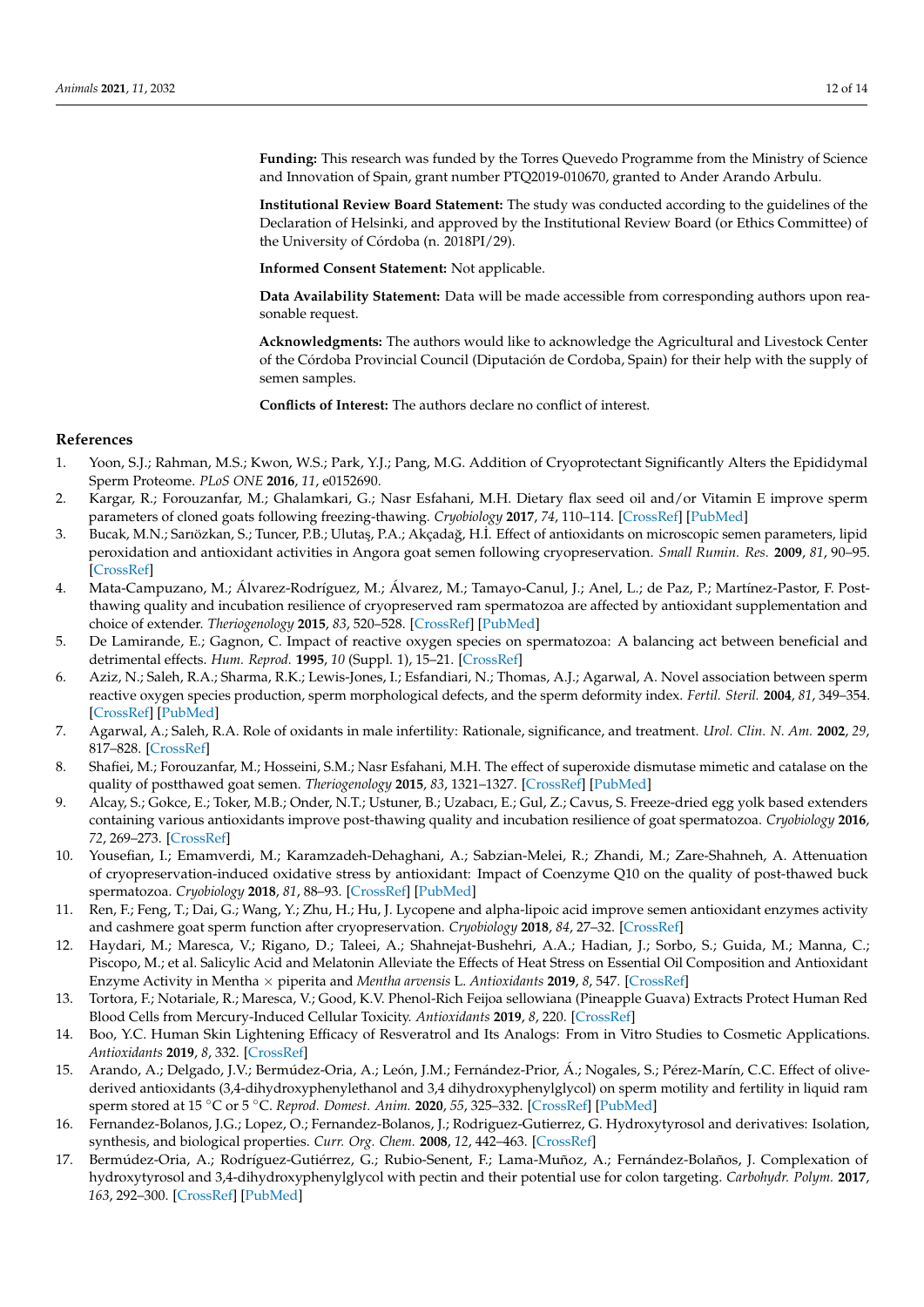- <span id="page-12-0"></span>18. Choucair, F.; Saliba, E.; Jaoude, I.A.; Hazzouri, M. Antioxidants modulation of sperm genome and epigenome damage: Fact or fad? Converging evidence from animal and human studies. *Middle East Fertil Soc. J.* **2018**, *23*, 85–90. [\[CrossRef\]](http://doi.org/10.1016/j.mefs.2018.01.006)
- 19. Roche, M.; Dufour, C.; Loonis, M.; Reist, M.; Carrupt, P.-A.; Dangles, O. Olive phenols efficiently inhibit the oxidation of serum albumin-bound linoleic acid and butyrylcholine esterase. *Biochim. Biophys. Acta Gen. Subj.* **2009**, *1790*, 240–248. [\[CrossRef\]](http://doi.org/10.1016/j.bbagen.2009.01.007) [\[PubMed\]](http://www.ncbi.nlm.nih.gov/pubmed/19714864)
- <span id="page-12-1"></span>20. Hashimoto, T.; Ibi, M.; Matsuno, K.; Nakashima, S.; Tanigawa, T.; Yoshikawa, T.; Yabe-Nishimura, C. An endogenous metabolite of dopamine, 3, 4-dihydroxyphenylethanol, acts as a unique cytoprotective agent against oxidative stress-induced injury. *Free Radic. Biol. Med.* **2004**, *36*, 555–564. [\[CrossRef\]](http://doi.org/10.1016/j.freeradbiomed.2003.12.003)
- <span id="page-12-2"></span>21. Rodríguez, G.; Rodríguez, R.; Fernández-Bolaños, J.; Guillén, R.; Jiménez, A. Antioxidant activity of effluents during the purification of hydroxytyrosol and 3, 4-dihydroxyphenyl glycol from olive oil waste. *Eur. Food Res. Technol.* **2007**, *224*, 733–741. [\[CrossRef\]](http://doi.org/10.1007/s00217-006-0366-1)
- <span id="page-12-3"></span>22. Hamden, K.; Allouche, N.; Damak, M.; Carreau, S.; Elfeki, A. Potential protective effect of hydroxytyrosol against glucose-induced toxicity in spermatozoa in vitro. *Asia Life Sci.* **2010**, *19*, 333–344.
- <span id="page-12-4"></span>23. Kedechi, S.; Zribi, N.; Louati, N.; Menif, H.; Sellami, A.; Lassoued, S.; Ben Mansour, R.; Keskes, L.; Rebai, T.; Chakroun, N. Antioxidant effect of hydroxytyrosol on human sperm quality during in vitro incubation. *Andrologia* **2017**, *49*, e12595. [\[CrossRef\]](http://doi.org/10.1111/and.12595) [\[PubMed\]](http://www.ncbi.nlm.nih.gov/pubmed/27135983)
- <span id="page-12-5"></span>24. Krishnappa, B.; Srivastava, S.; Kumar, D.; Ghosh, S.; Kalyan, D.; Paul, R.; Bahire, S.; Naqvi, S. Effect of hydroxytyrosol on sperm post-thaw motion and velocity of cryopreserved ram semen. *Indian J. Small Rumin.* **2018**, *24*, 75–79. [\[CrossRef\]](http://doi.org/10.5958/0973-9718.2018.00027.2)
- <span id="page-12-6"></span>25. Arando, A.; Delgado, J.; Fernández-Prior, A.; León, J.; Bermúdez-Oria, A.; Nogales, S.; Pérez-Marín, C. Effect of different olive oil-derived antioxidants (hydroxytyrosol and 3, 4-dihydroxyphenylglycol) on the quality of frozen-thawed ram sperm. *Cryobiology* **2019**, *86*, 33–39. [\[CrossRef\]](http://doi.org/10.1016/j.cryobiol.2019.01.002) [\[PubMed\]](http://www.ncbi.nlm.nih.gov/pubmed/30611732)
- <span id="page-12-7"></span>26. Fernández-Bolaños, J.; Rodríguez, G.; Rodríguez, R.; Heredia, A.; Guillén, R.; Jiménez, A. Production in large quantities of highly purified hydroxytyrosol from liquid− solid waste of two-phase olive oil processing or "Alperujo". *J. Agric. Food Chem.* **2002**, *50*, 6804–6811. [\[CrossRef\]](http://doi.org/10.1021/jf011712r)
- <span id="page-12-8"></span>27. Fernández-Bolaños Guzmán, J.; Rodríguez-Gutiérrez, G.; Lama Muñoz, A.; Fernández-Bolaños Guzmán, J.M.; Maya, I.; López López, Ó.; Marset Castro, A. Method for obtaining hydroxytyrosol extract, mixture of hydroxytyrosol and 3, 4 dihydroxyphenylglycol extract, and hydroxytyrosyl acetate extract, from by-products of the olive tree, and the purification thereof. International Patent Application No. PCT/ES2012/070491. U.S. Patent Application No. WO 2013/007850, 3 July, 2013.
- <span id="page-12-9"></span>28. Evans, G.; Maxwell, W.C. *Salamons' Artificial Insemination of Sheep and Goats*; Butterworths: Sydney, Australia, 1987.
- <span id="page-12-10"></span>29. Lopes, S.A.F.; Rosa, H.J.D.; Chaveiro, A.; da Silva, F.M. Influence of Different Freezing Curves on the Acrosome Integrity of Male Goat Sperm Cells. *Am. J. Anim. Vet. Sci.* **2021**, *16*, 56–61. [\[CrossRef\]](http://doi.org/10.3844/ajavsp.2021.56.61)
- <span id="page-12-11"></span>30. Lee, J.A.; Spidlen, J.; Boyce, K.; Cai, J.; Crosbie, N.; Dalphin, M.; Furlong, J.; Gasparetto, M.; Goldberg, M.; Goralczyk, E.M.; et al. MIFlowCyt: The minimum information about a flow cytometry experiment. *Cytom. Part A* **2008**, *73A*, 926–930. [\[CrossRef\]](http://doi.org/10.1002/cyto.a.20623)
- <span id="page-12-12"></span>31. Arando, A.; Gonzalez, A.; Delgado, J.; Arrebola, F.; Perez-Marín, C. Storage temperature and sucrose concentrations affect ram sperm quality after vitrification. *Anim. Reprod. Sci.* **2017**, *181*, 175–185. [\[CrossRef\]](http://doi.org/10.1016/j.anireprosci.2017.04.008)
- <span id="page-12-13"></span>32. Petrunkina, A.; Waberski, D.; Bollwein, H.; Sieme, H. Identifying non-sperm particles during flow cytometric physiological assessment: A simple approach. *Theriogenology* **2010**, *73*, 995–1000. [\[CrossRef\]](http://doi.org/10.1016/j.theriogenology.2009.12.006)
- <span id="page-12-14"></span>33. Santiani, A.; Ugarelli, A.; Evangelista-Vargas, S. Characterization of functional variables in epididymal alpaca (Vicugna pacos) sperm using imaging flow cytometry. *Anim. Reprod. Sci.* **2016**, *173*, 49–55. [\[CrossRef\]](http://doi.org/10.1016/j.anireprosci.2016.08.010)
- <span id="page-12-15"></span>34. Hallap, T.; Nagy, S.; Jaakma, Ü.; Johannisson, A.; Rodriguez-Martinez, H. Mitochondrial activity of frozen-thawed spermatozoa assessed by MitoTracker Deep Red 633. *Theriogenology* **2005**, *63*, 2311–2322. [\[CrossRef\]](http://doi.org/10.1016/j.theriogenology.2004.10.010)
- <span id="page-12-16"></span>35. Thuwanut, P.; Axner, E.; Johanisson, A.; Chatdarong, K. Detection of Lipid Peroxidation Reaction in Frozen-Thawed Epididymal Cat Spermatozoa Using BODIPY581/591 C11. *Reprod. Domest. Anim.* **2009**, *44*, 373–376. [\[CrossRef\]](http://doi.org/10.1111/j.1439-0531.2009.01453.x)
- <span id="page-12-17"></span>36. Cleophas, T.J.; Zwinderman, A.H. Bayesian Analysis of Variance (Anova). In *Modern Bayesian Statistics in Clinical Research*; Cleophas, T.J., Zwinderman, A.H., Eds.; Springer International Publishing: Cham, Switzerland, 2018; pp. 83–89.
- <span id="page-12-18"></span>37. Martins-Bessa, A.; Quaresma, M.; Leiva, B.; Calado, A.; Navas González, F.J. Bayesian Linear Regression Modelling for Sperm Quality Parameters Using Age, Body Weight, Testicular Morphometry, and Combined Biometric Indices in Donkeys. *Animals* **2021**, *11*, 176. [\[CrossRef\]](http://doi.org/10.3390/ani11010176)
- <span id="page-12-19"></span>38. IBM Corp. *IBM SPSS Statistics Algorithms*; IBM Corp: Armonk, NY, USA, 2017; p. 110.
- <span id="page-12-20"></span>39. IBM Corp. *IBM SPSS Statistics for Windows, 25.0*; IBM Corp: Armonk, NY, USA, 2017.
- <span id="page-12-21"></span>40. Bayarri, M.J.; Berger, J.O.; Forte, A.; García-Donato, G. Criteria for Bayesian model choice with application to variable selection. *Ann. Stat.* **2012**, *40*, 1550–1577. [\[CrossRef\]](http://doi.org/10.1214/12-AOS1013)
- <span id="page-12-22"></span>41. Seifi-Jamadi, A.; Ahmad, E.; Ansari, M.; Kohram, H. Antioxidant effect of quercetin in an extender containing DMA or glycerol on freezing capacity of goat semen. *Cryobiology* **2017**, *75*, 15–20. [\[CrossRef\]](http://doi.org/10.1016/j.cryobiol.2017.03.002) [\[PubMed\]](http://www.ncbi.nlm.nih.gov/pubmed/28279680)
- <span id="page-12-23"></span>42. Sikka, S.C.; Rajasekaran, M.; Hellstrom, W.J. Role of oxidative stress and antioxidants in male infertility. *J. Androl.* **1995**, *16*, 464–468.
- <span id="page-12-24"></span>43. Flora, S.J. Structural, chemical and biological aspects of antioxidants for strategies against metal and metalloid exposure. *Oxid. Med. Cell. Longev.* **2009**, *2*, 191–206. [\[CrossRef\]](http://doi.org/10.4161/oxim.2.4.9112) [\[PubMed\]](http://www.ncbi.nlm.nih.gov/pubmed/20716905)